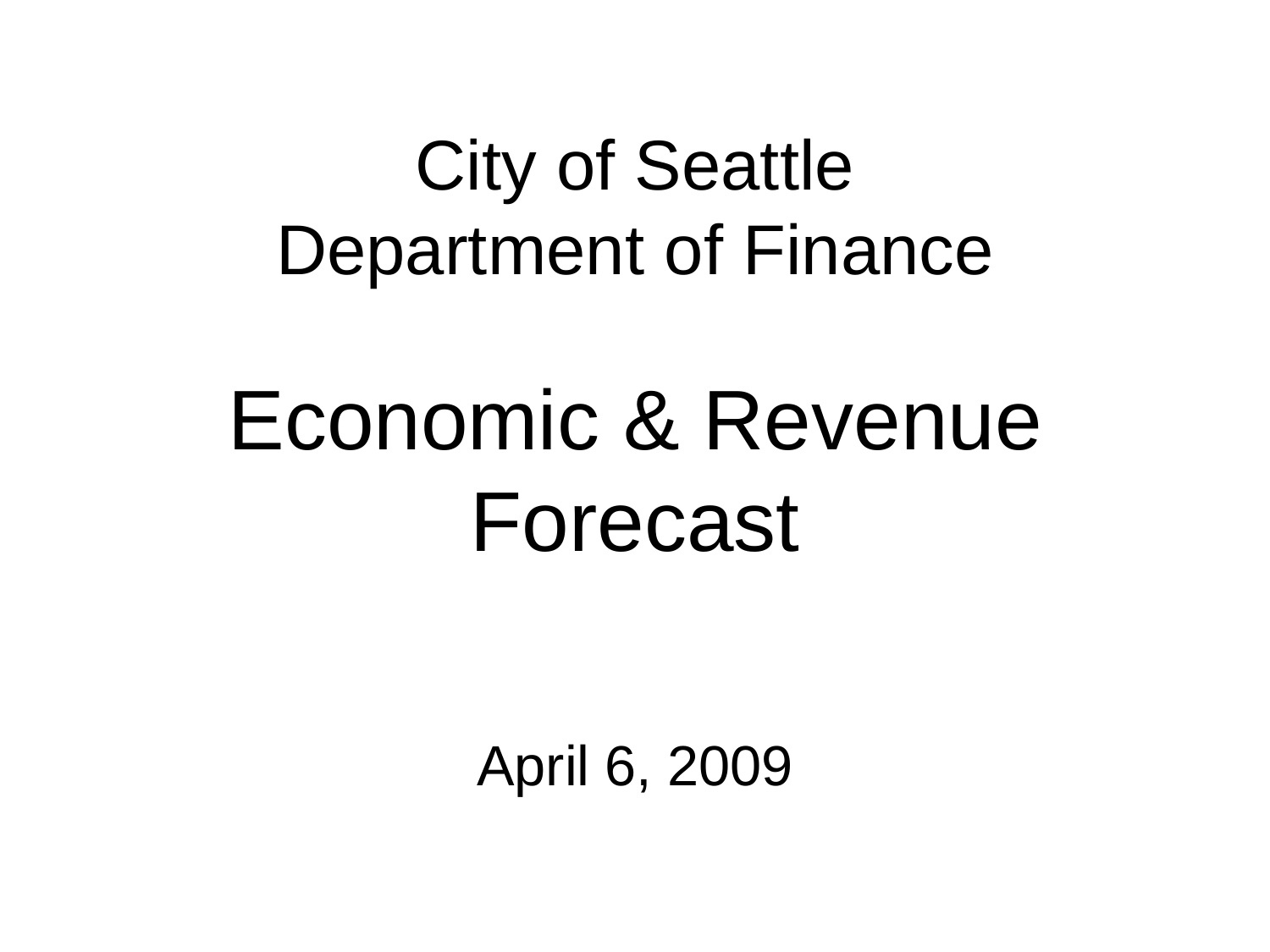#### **U.S. Economy: The path to the current recession**

- Past 20 years has been era of asset bubbles
	- Stock market in the 1990s
	- Housing in the current decade, also commodities
- Bubble formation has been facilitated by
	- Cheap money
		- Federal Reserve policies
		- Asian savings glut
	- Loose lending standards
	- Deregulation & lax regulation of financial sector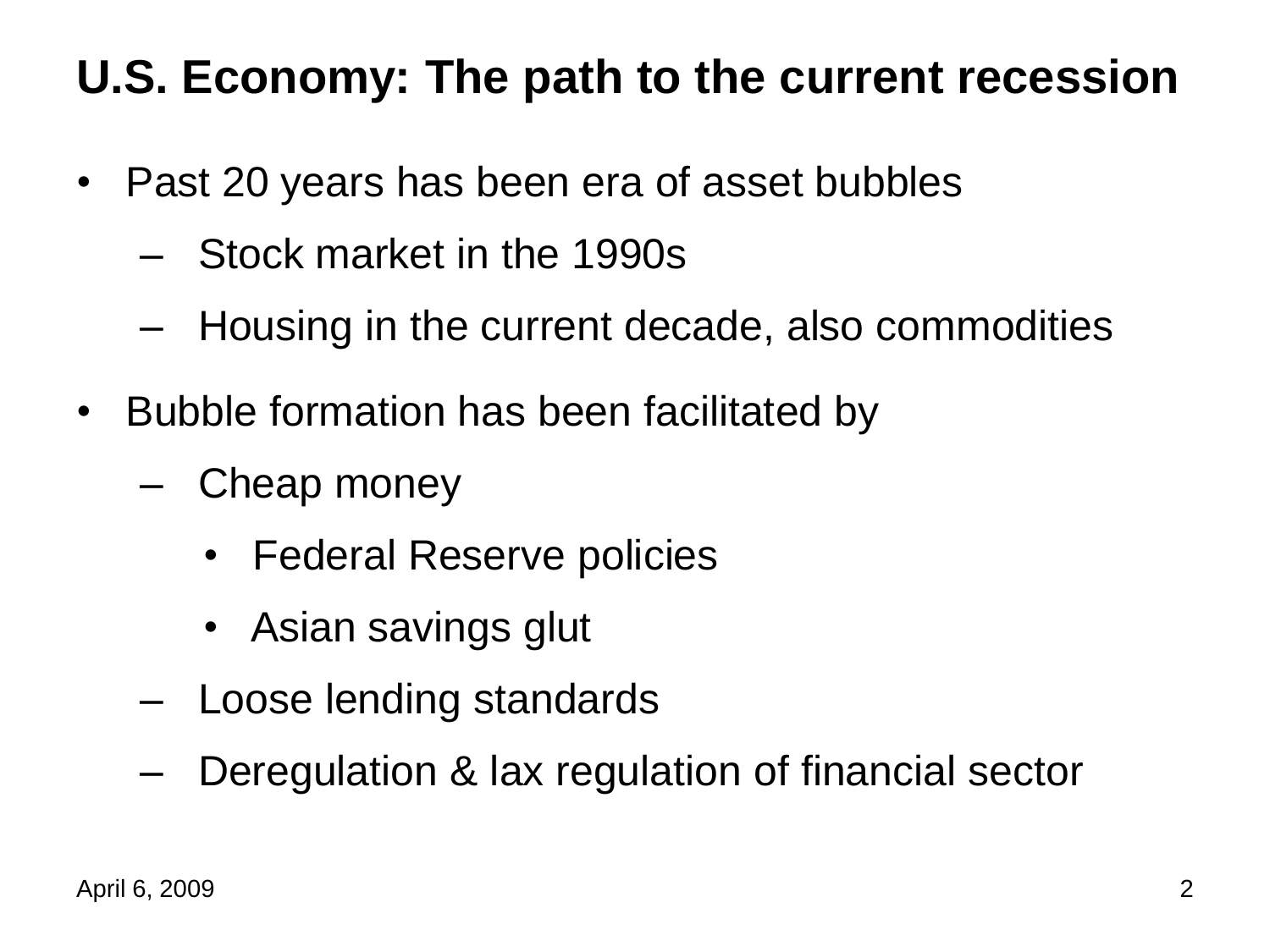- Bubbles have led to:
	- Excessive borrowing and debt buildup
	- Excessive risk taking
- Housing bubble popped in 2006. With prices falling:
	- Loans have gone bad, reducing value of securities
		- Leading to financial crisis
	- Household wealth has declined
		- Leading to drop in consumer spending
- Housing downturn and financial crisis caused recession
	- U.S. recession began in December 2007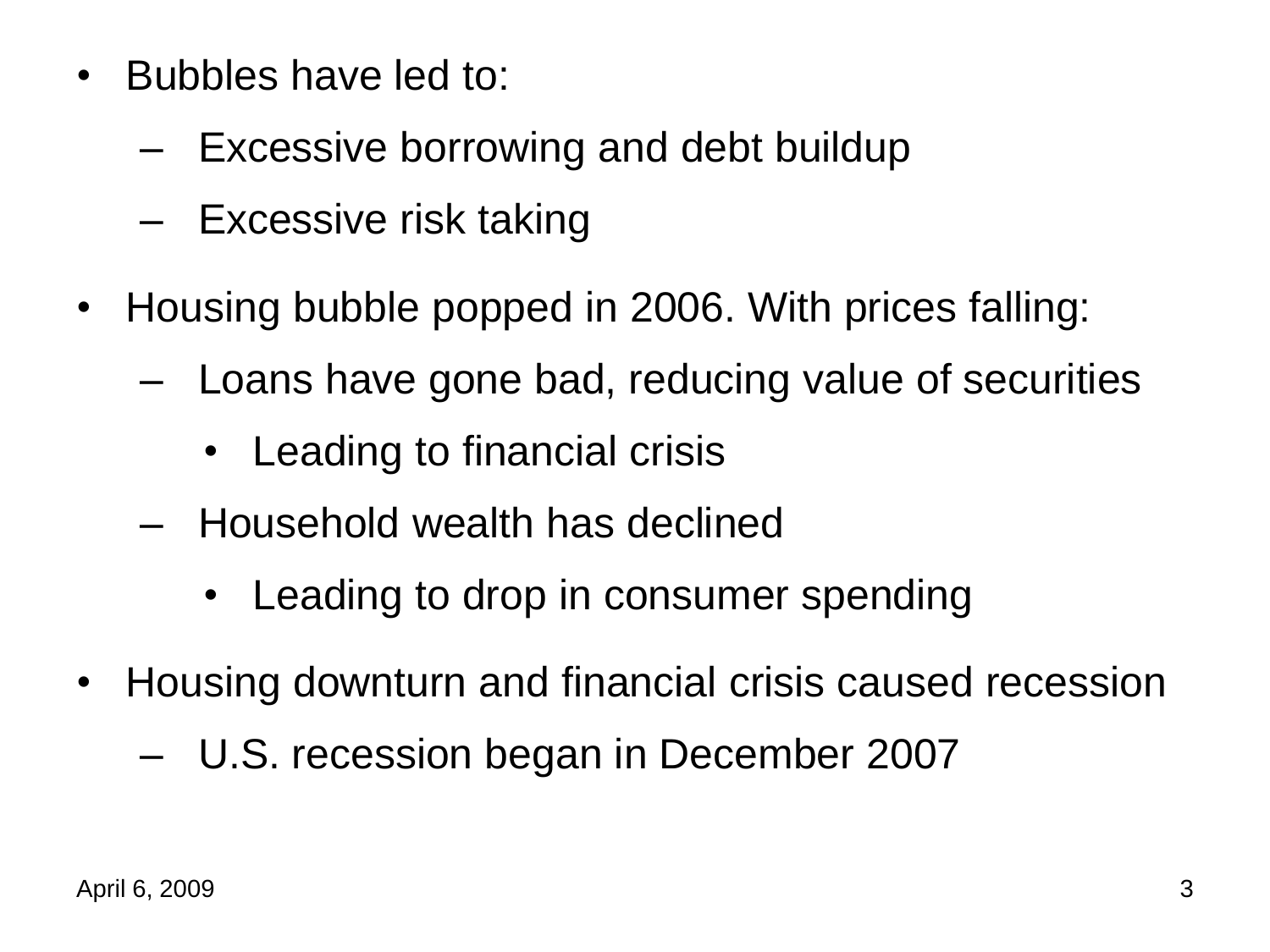

• Household debt increased 97% from 2000 to 2008.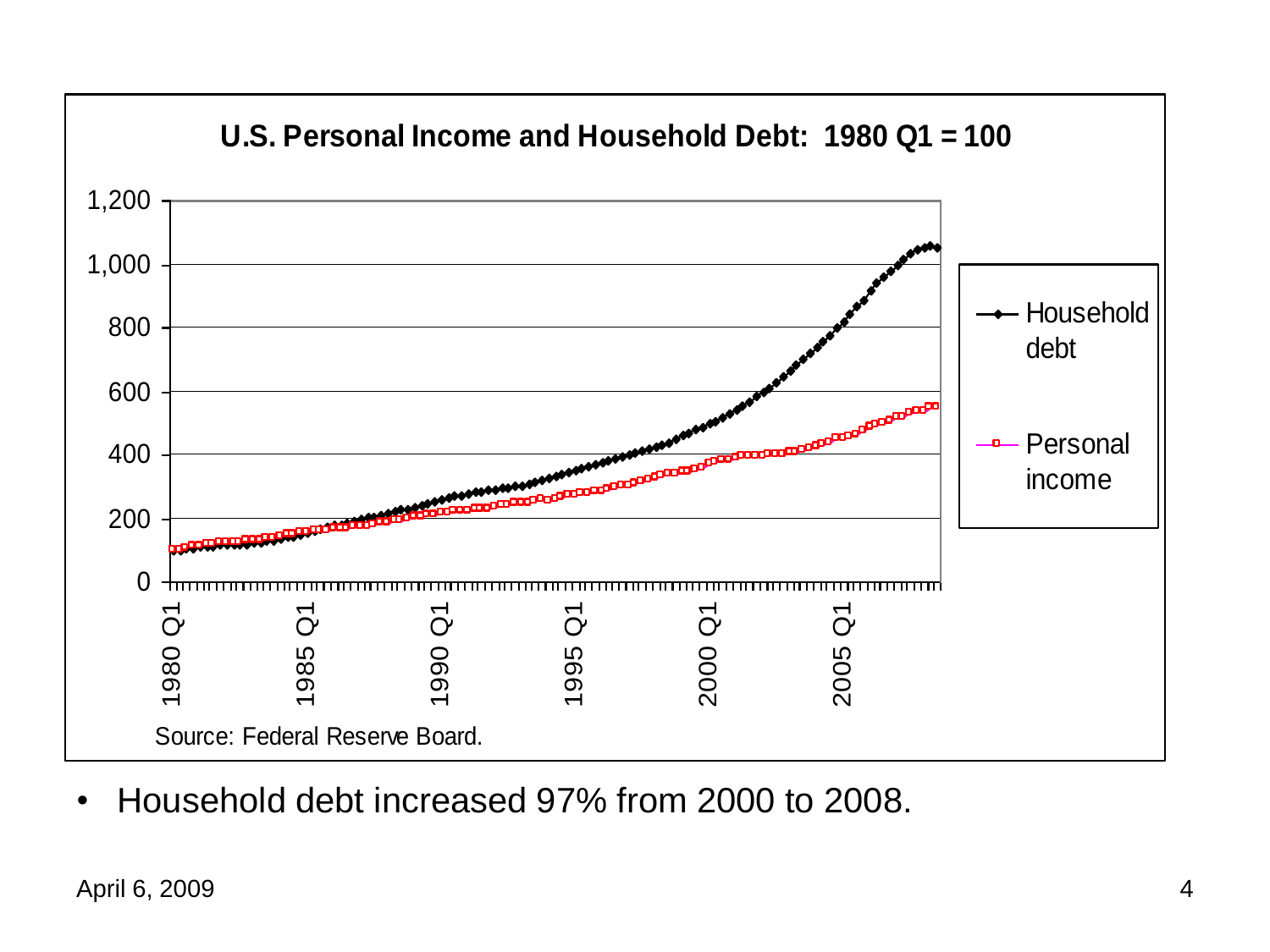

- 5.1 million jobs lost since Dec-07; 3.3 million in past 5 months.
- Unemployment rate hit 8.5% in March; highest since 1983.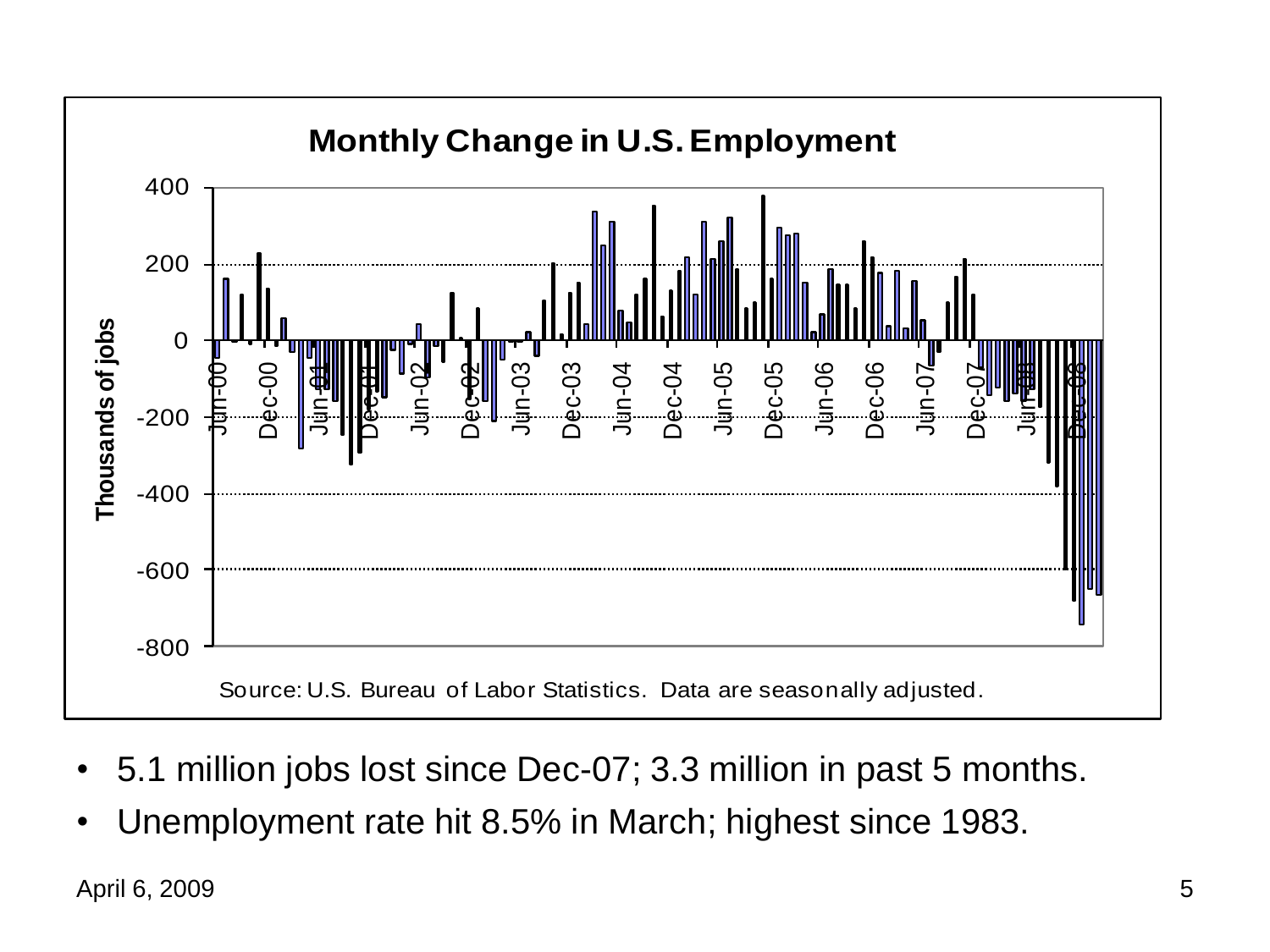#### **Recent weeks have seen a few positive signs**

- Stock market is up over 20% from early March low
- Home sales rose in February: new 4.7%, existing 5.1%
- Single family permits rose 11.0% in February
- U.S. retail sales rose in January and February measured on month-to-month basis
- Orders for manufactured goods rose 1.8% in February
- Shipping volumes are showing signs of stabilizing
	- Rail, truck, container, air freight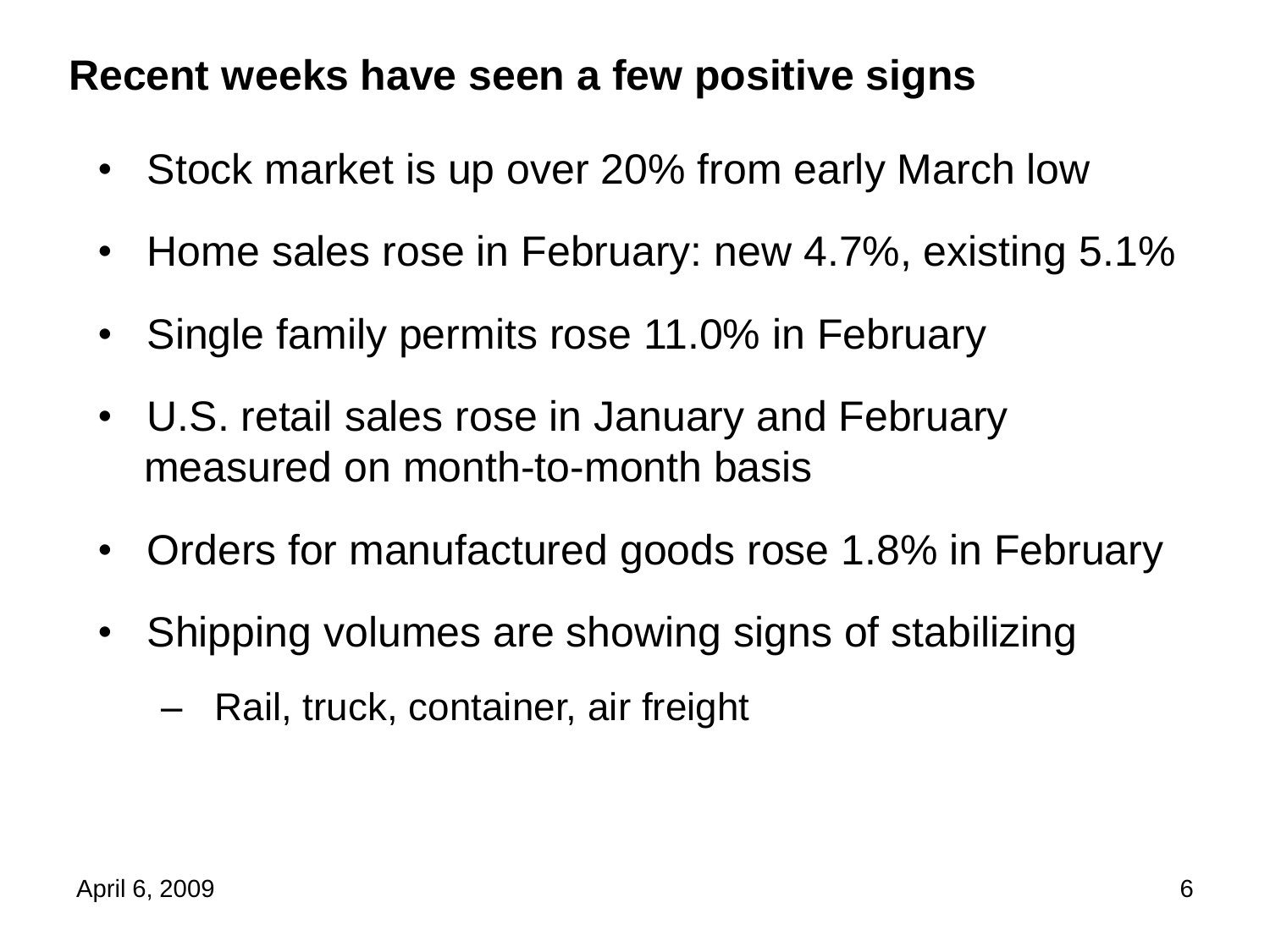### **U.S. Economic Forecast**

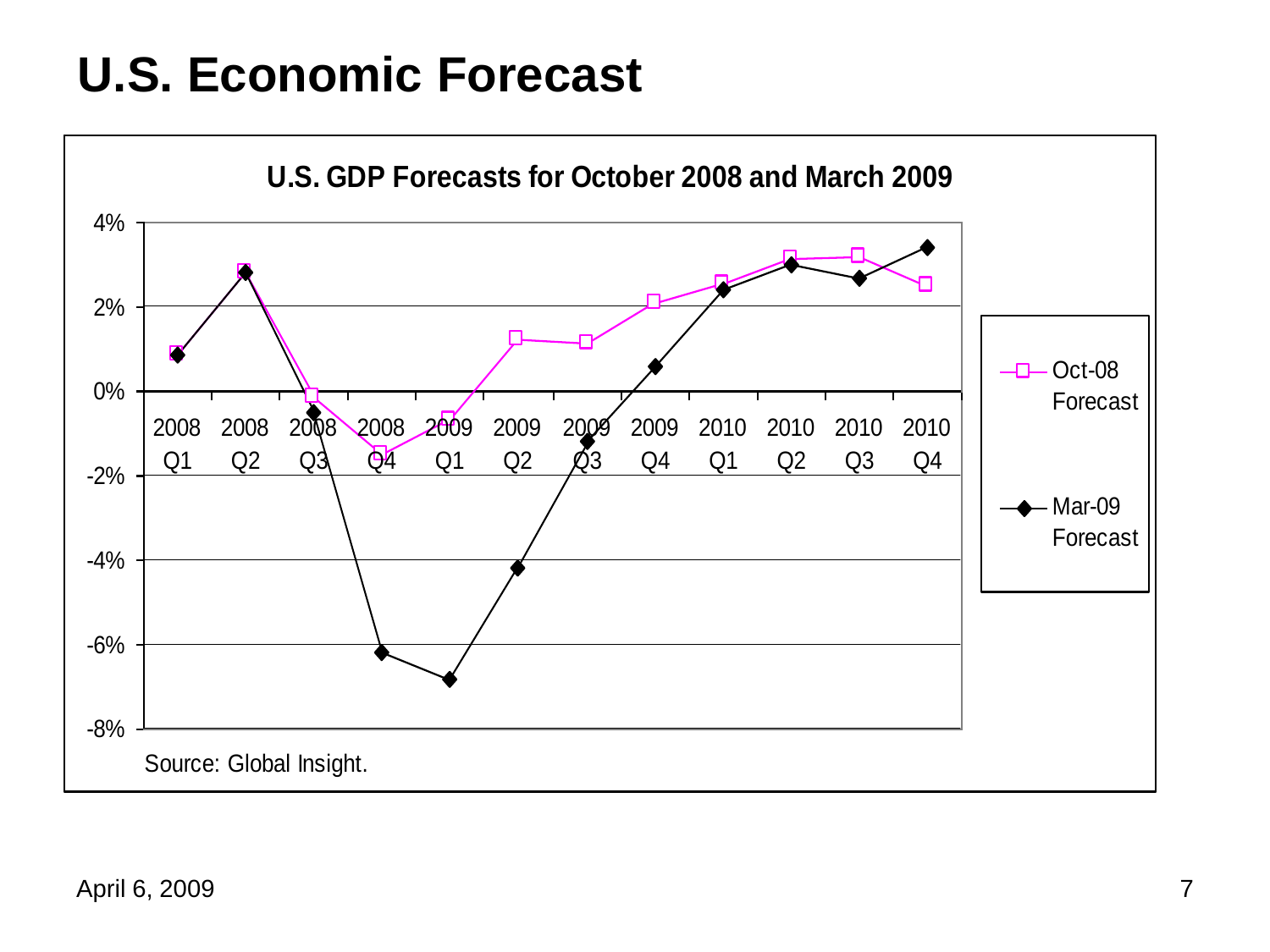## **Puget Sound Economy: Recent trends**

- 2001-03 recession was very severe locally
	- Recovery started later here
	- Housing bubble cycle was delayed
- Current downturn arrived later here
	- Construction peaked in Nov-07 locally
		- Compared to Jan-07 for U.S.
	- Aerospace employment increased through 2008 Q3
	- Software employment increased through 2008 Q4
- Falloff beginning in 2008 Q4 has been very steep
	- 53,400 jobs lost from Aug-08 to– Feb-09 in King & Snohomish Co., a 3.6% decline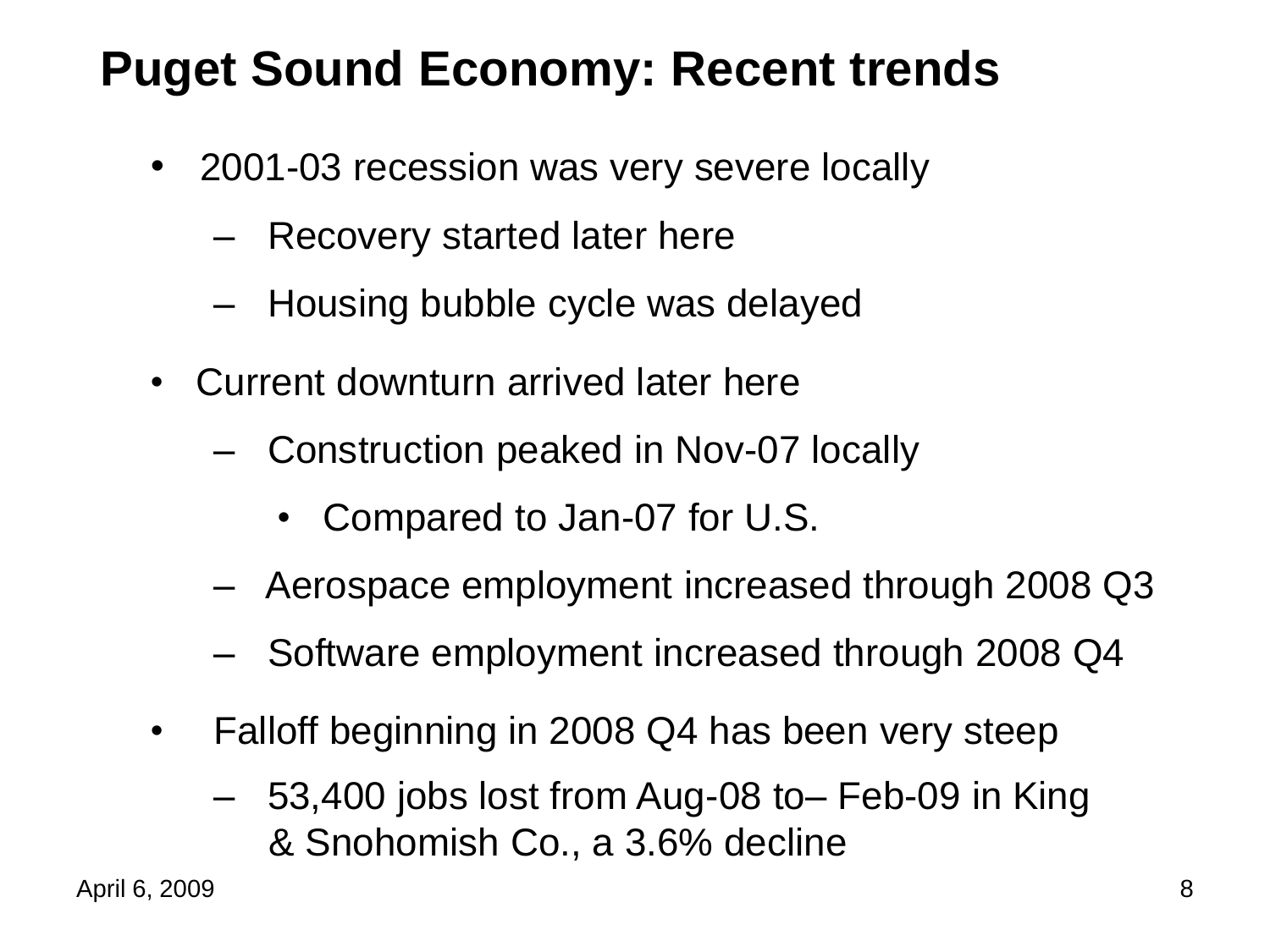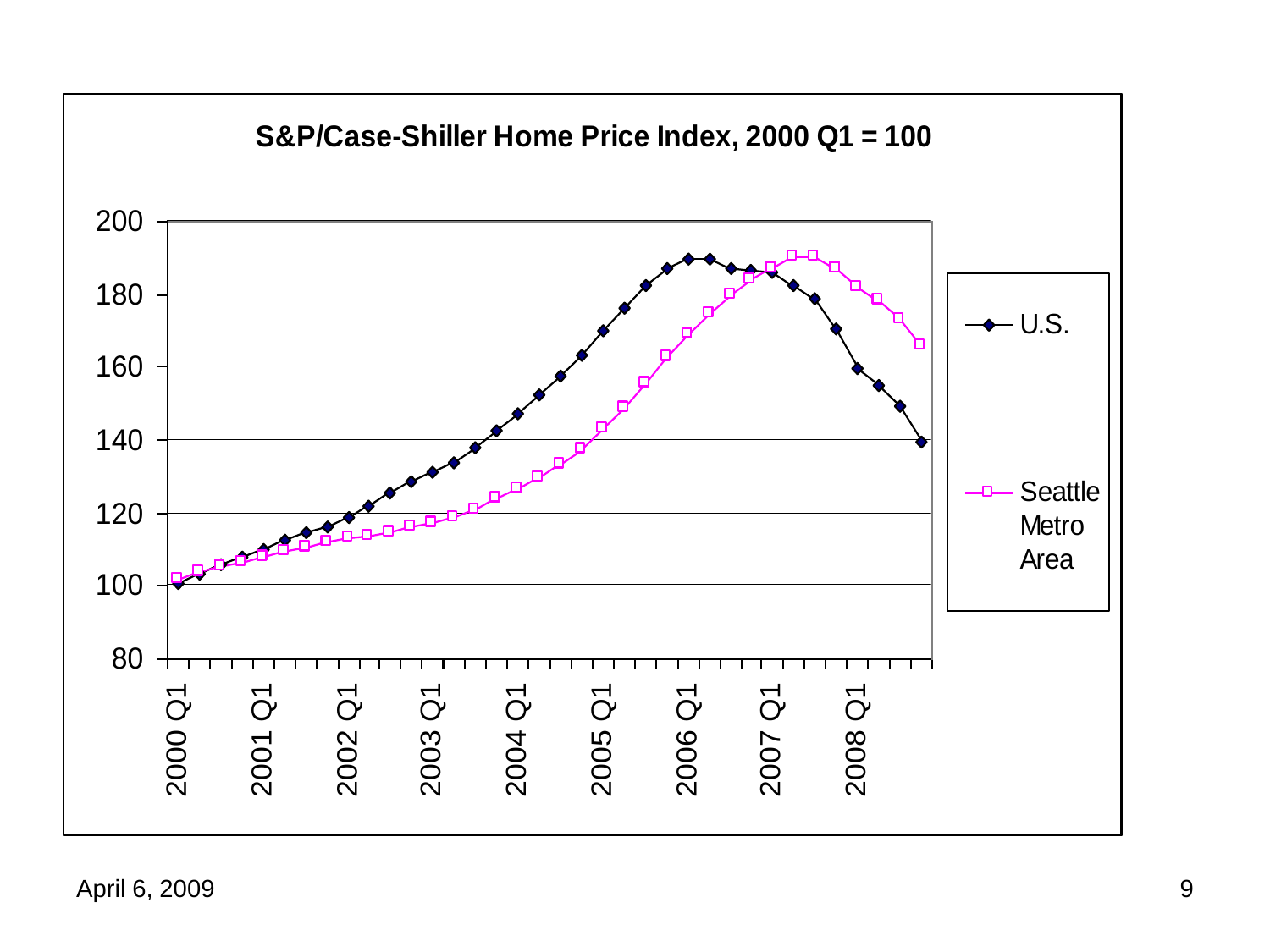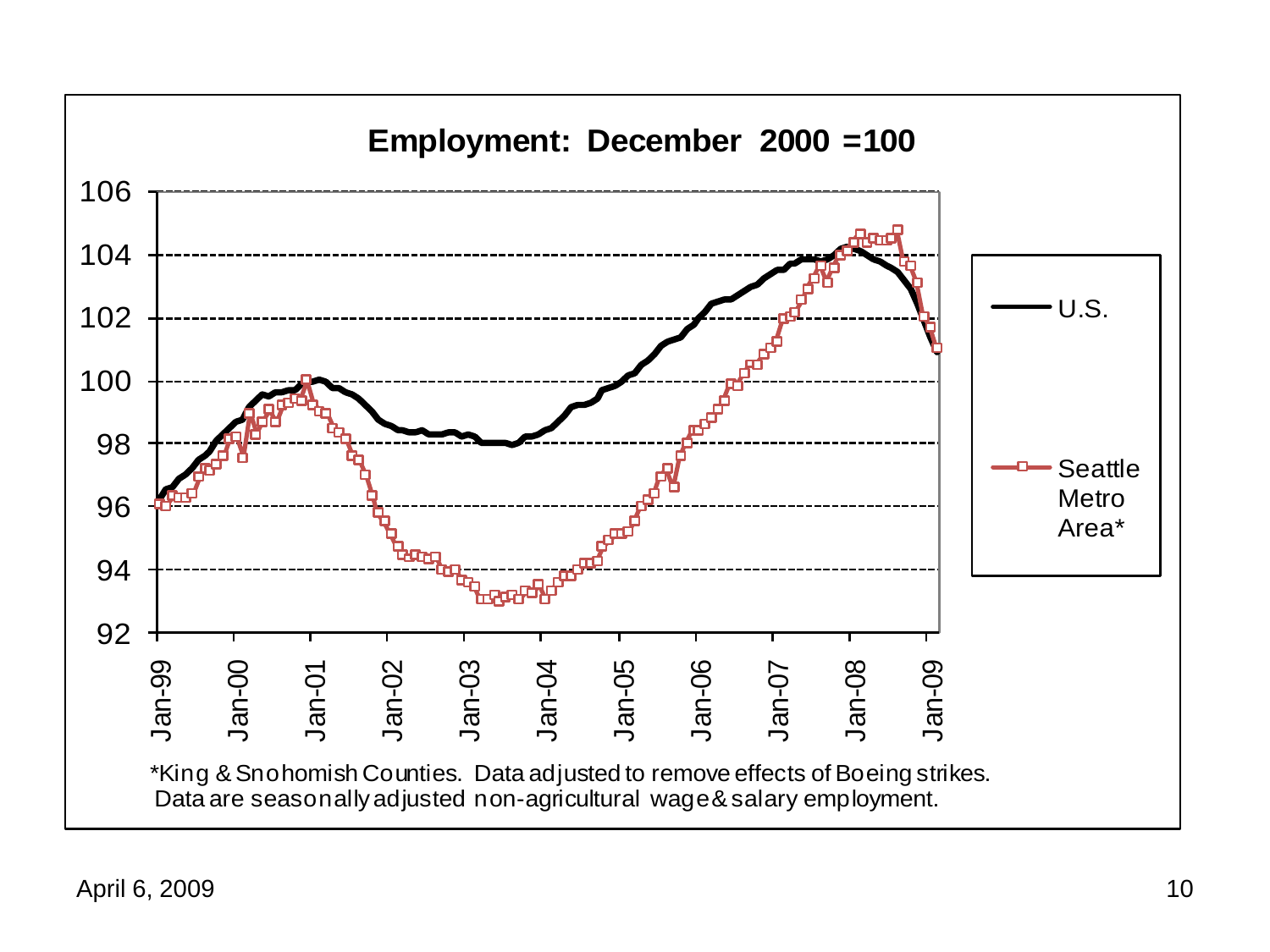## **Puget Sound Region Economic Forecast**

• Regional forecast is based on Feb-09 U.S. forecast



April 6, 2009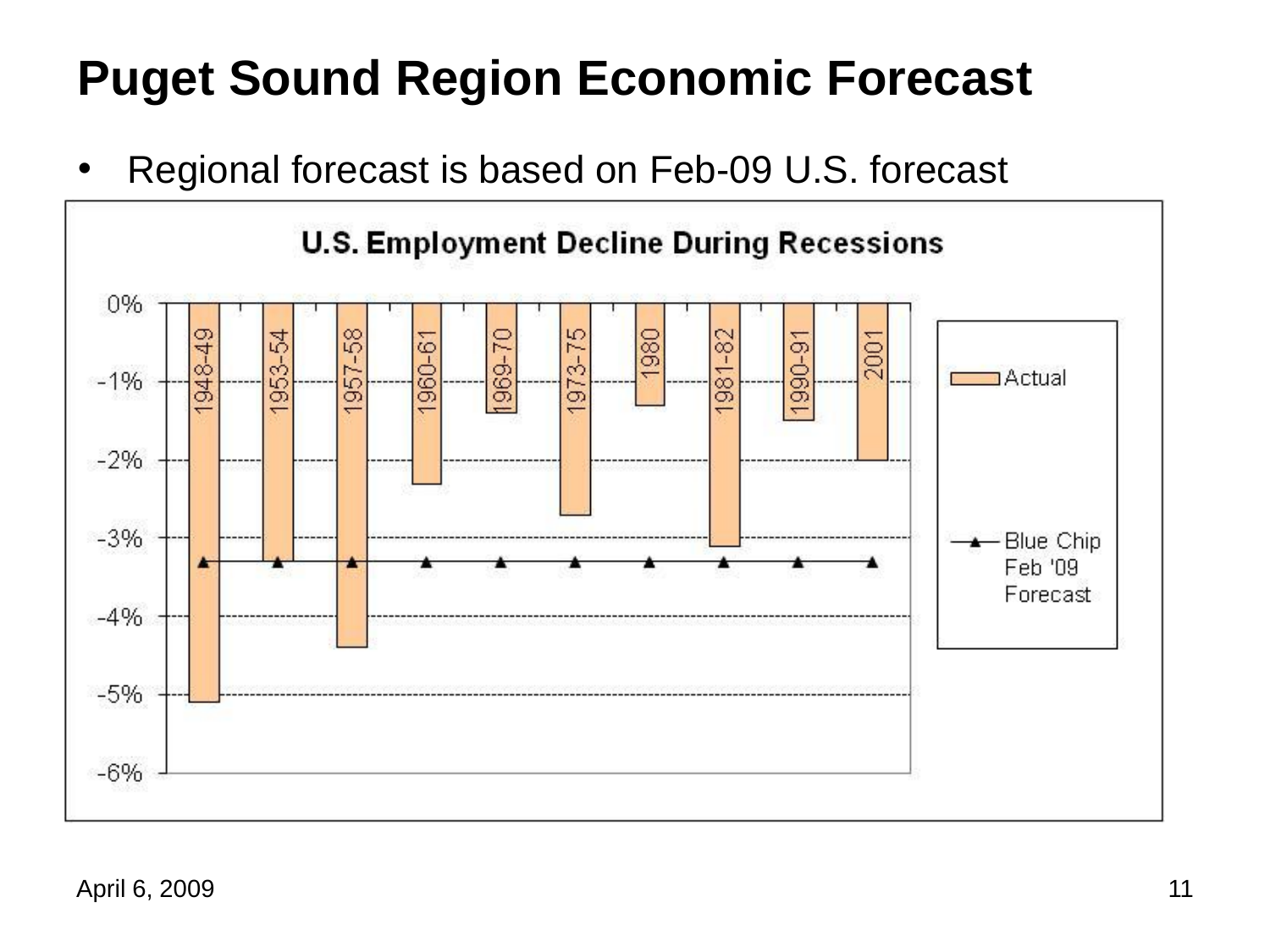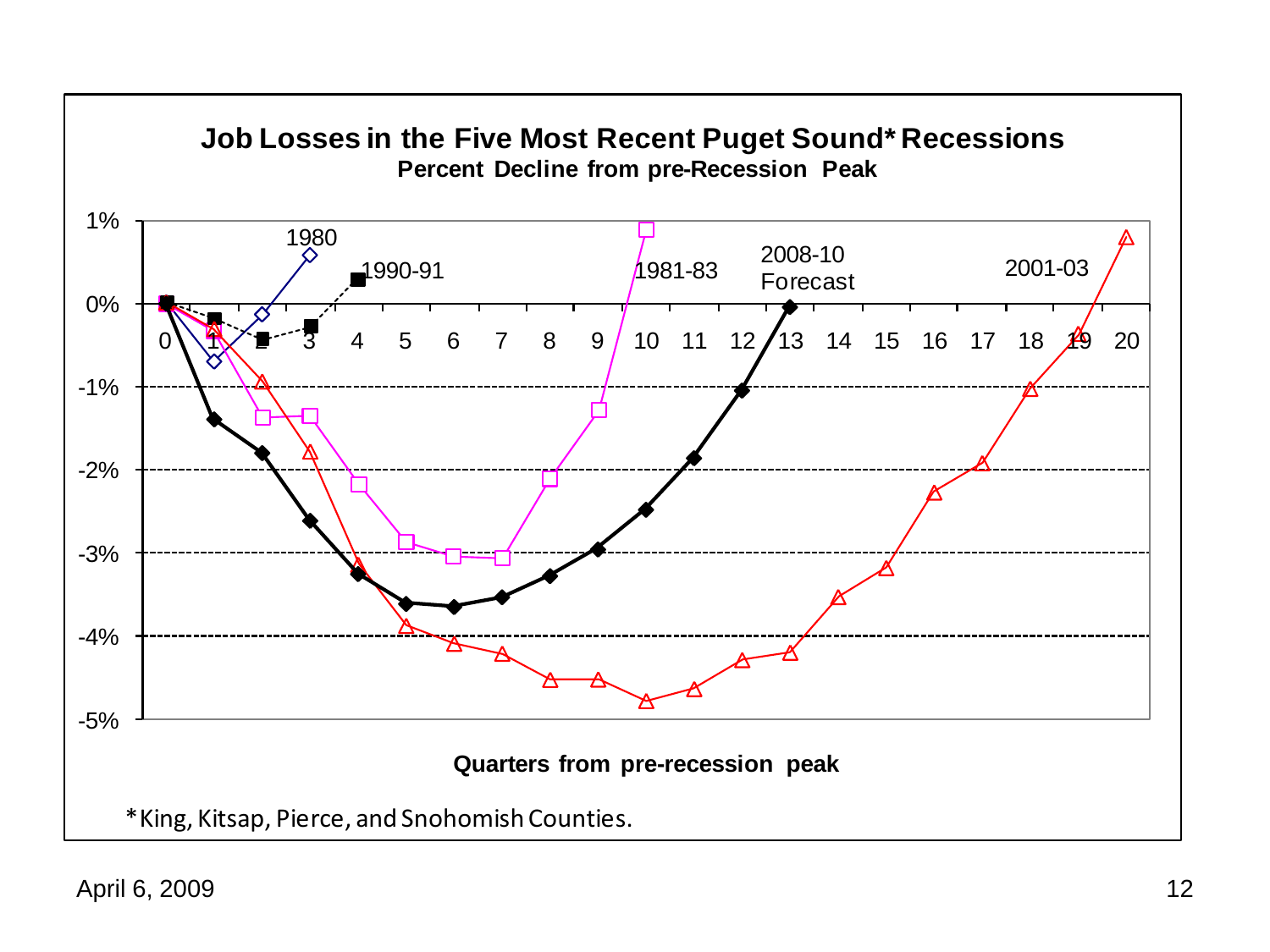### **Why is 2008-10 forecast not as bad as 2001-03?**

- 2001-03 was very bad locally. Employment decline:
	- -2.0% U.S.

-4.8% Puget Sound Region (4 counties)

- -6.6% Seattle Metro Area (King & Snohomish Counties)
- Modest cuts announced by Boeing, Microsoft thus far
	- In 2001-03, Boeing cut 27,200 jobs in less than 3 yrs
- Areas of U.S. hardest hit in this recession include:
	- Areas with big housing bubbles
	- Manufacturing centers, especially auto related
	- Financial centers
	- Areas dependent on travel, tourism, in-migration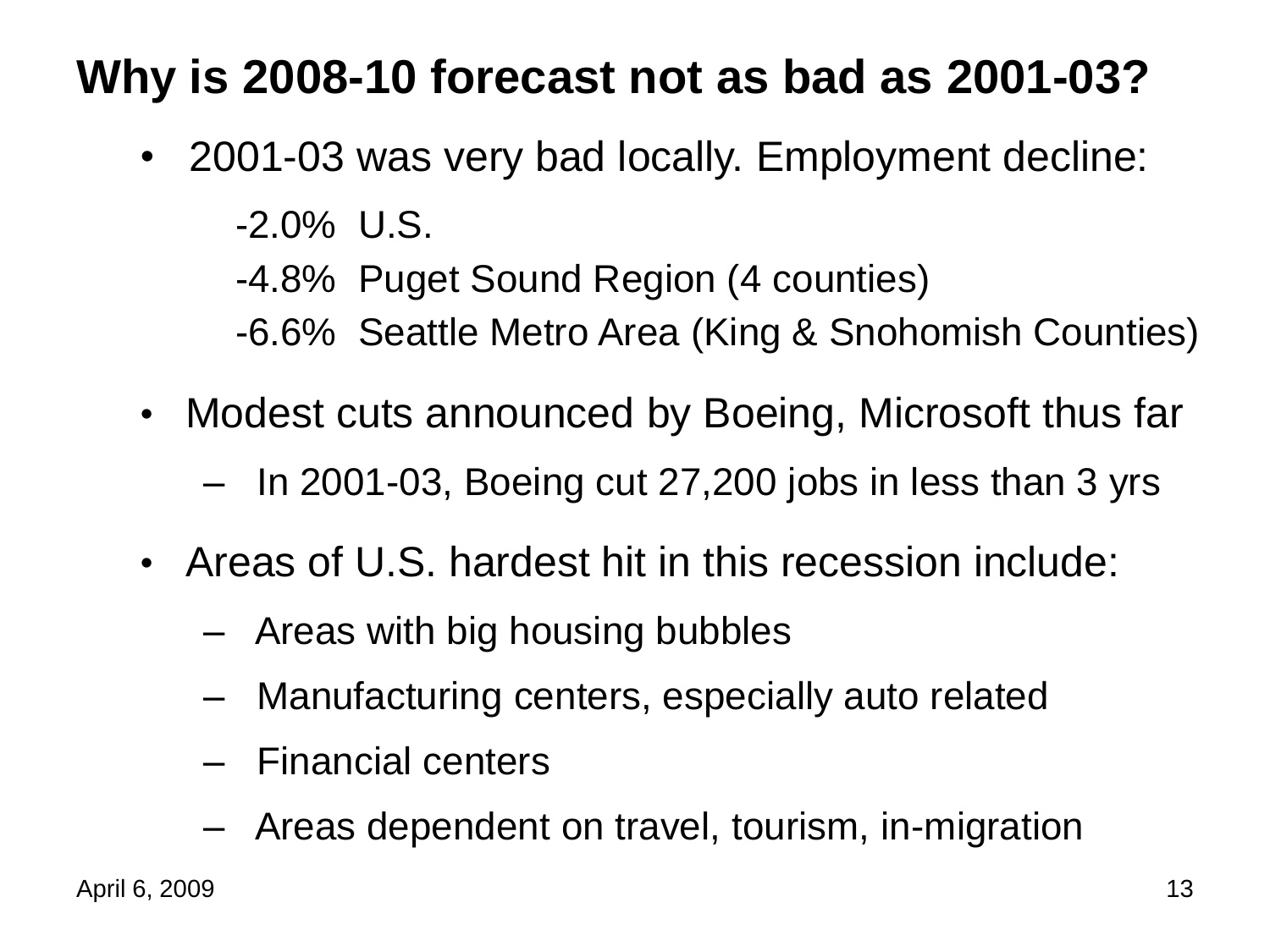#### **What has changed since the last revenue forecast?**

(which was prepared in Oct. 2008)

- U.S. and local economies have declined steeply
	- as has City sales and B&O tax revenue
- Economic forecasts have been revised
	- Major recession is now forecast
	- Deflation or very low inflation is expected in 2009
	- Savings rate forecast has been raised
		- Falling wealth = higher savings & weaker spending
			- $-$  Weaker spending  $=$  lower tax revenue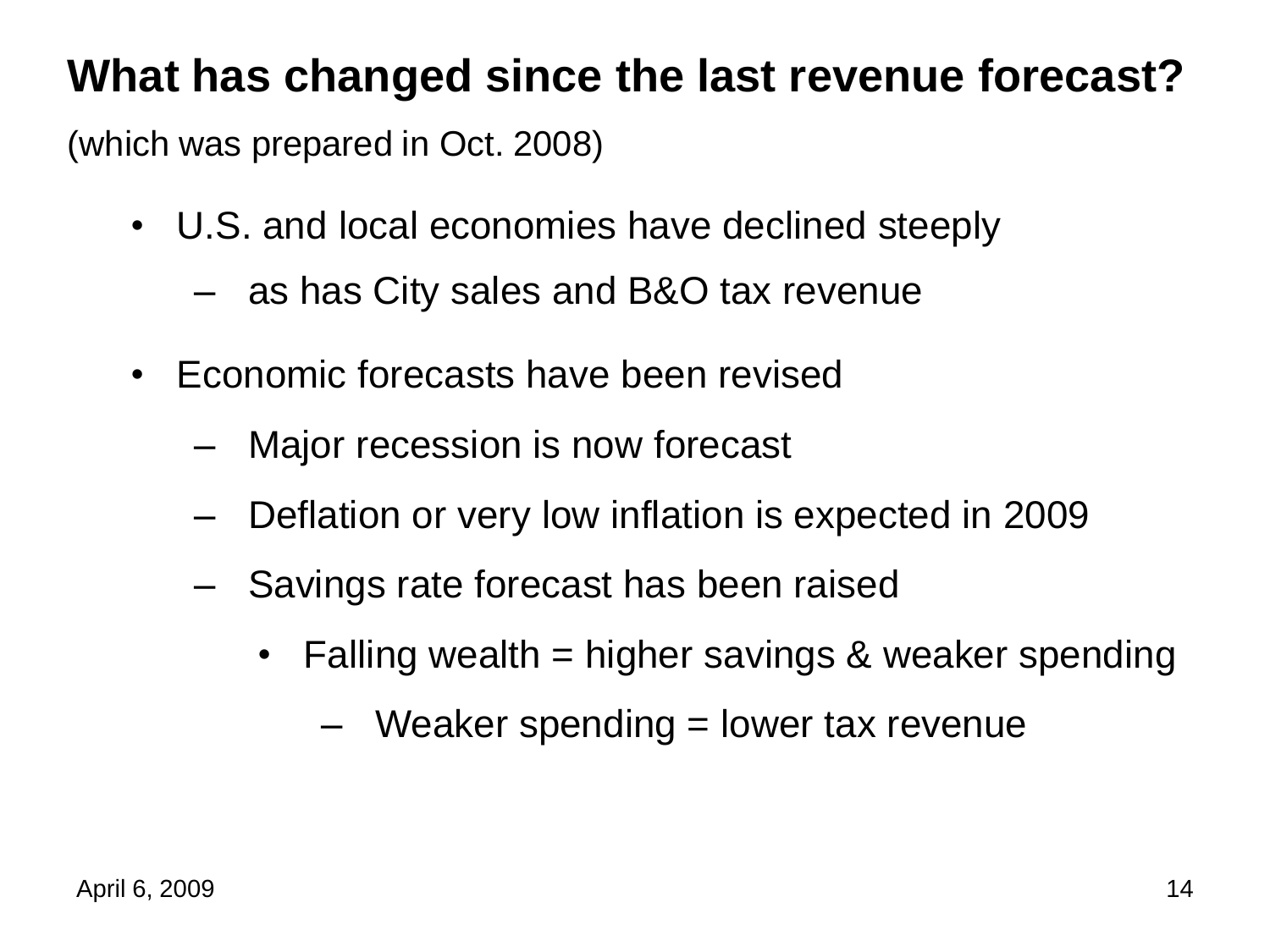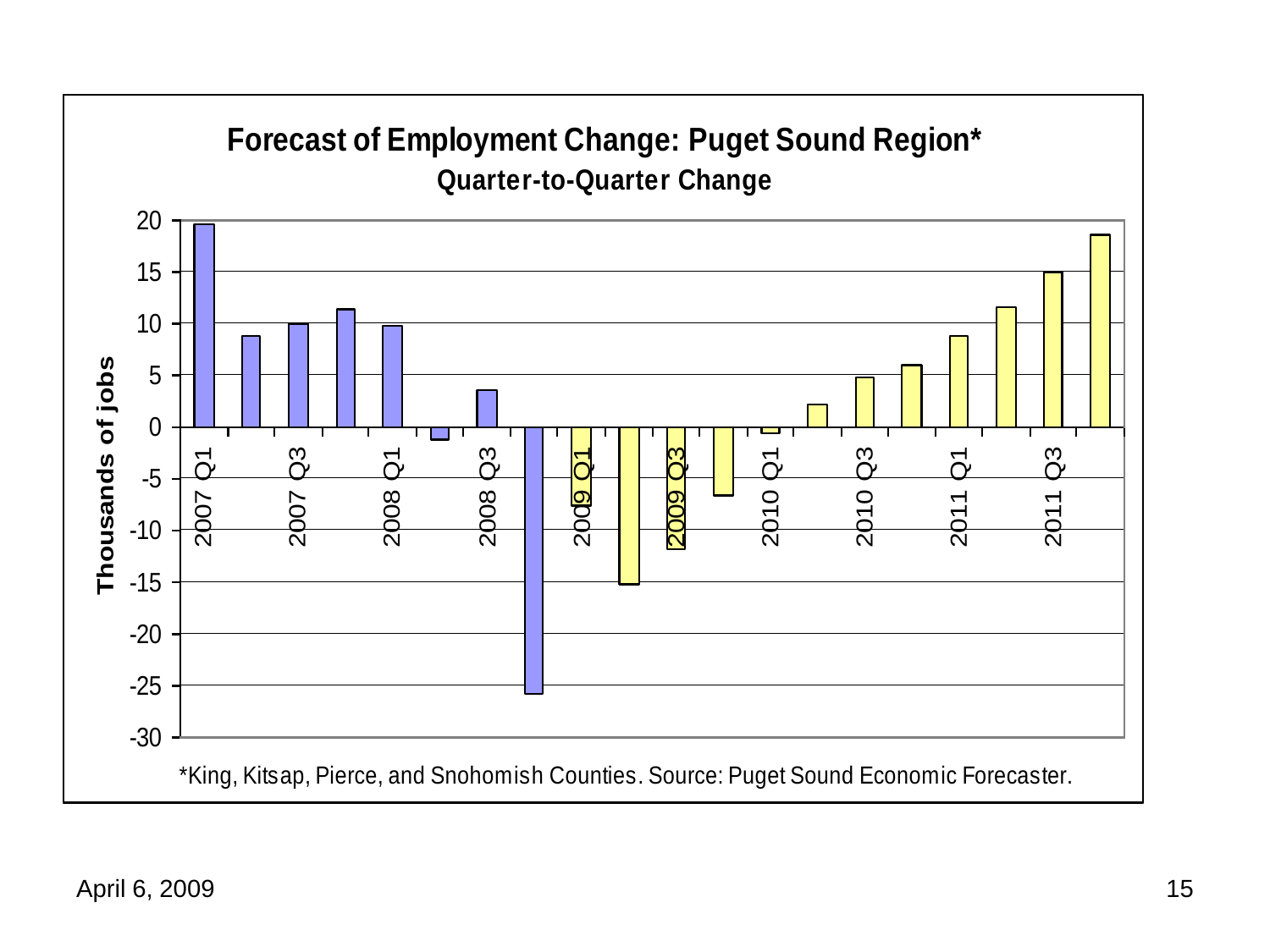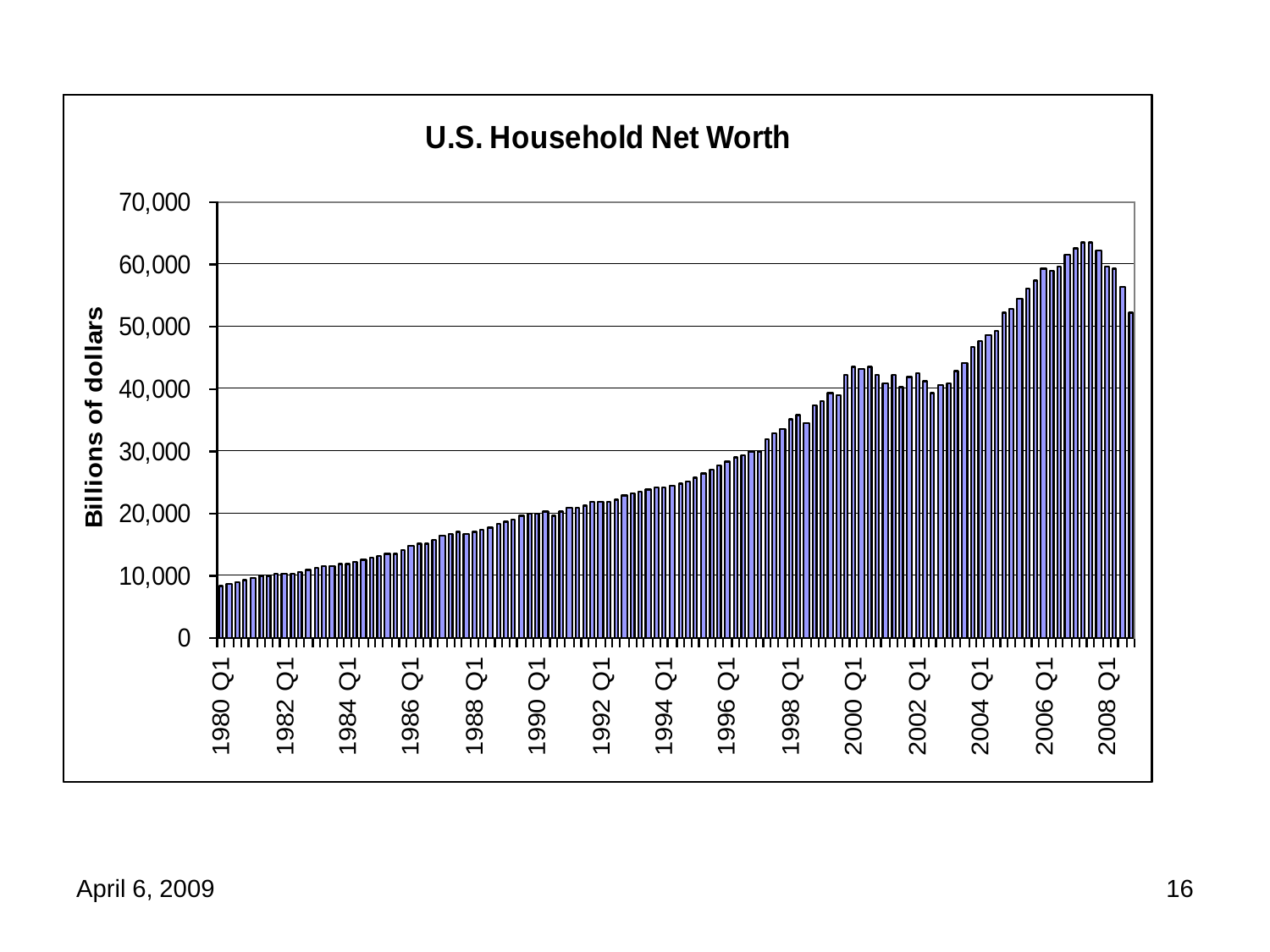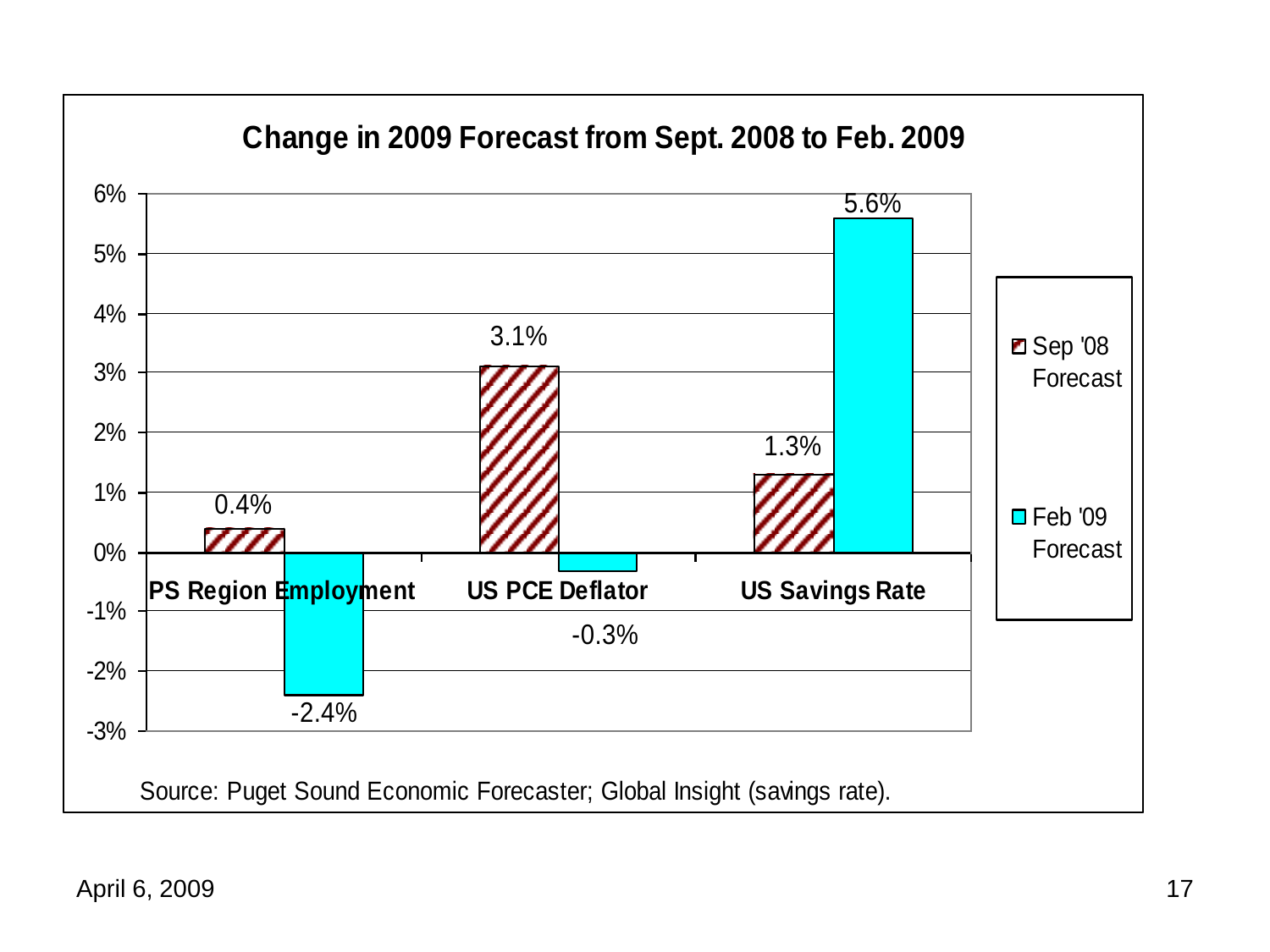#### **Retail Sales Tax**

- Revenue was flat in 2008 (up 0.2% from 2007)
	- Sharp deceleration over course of year
	- Snowstorm hurt December revenue (-11.4% yr-over-yr)
	- Non-current revenue declined \$1.4 mil. from 2007
- Performance by industry in 2008:
	- $-$  Construction was up 10.4%; flat in the 4<sup>th</sup> quarter
	- Retail trade was down 3.1%; flat without auto sales
		- o Motor vehicles & parts fell 20.6%
	- Finance, insurance, real estate declined 5.0%
	- Service industries had modest growth of 1.5%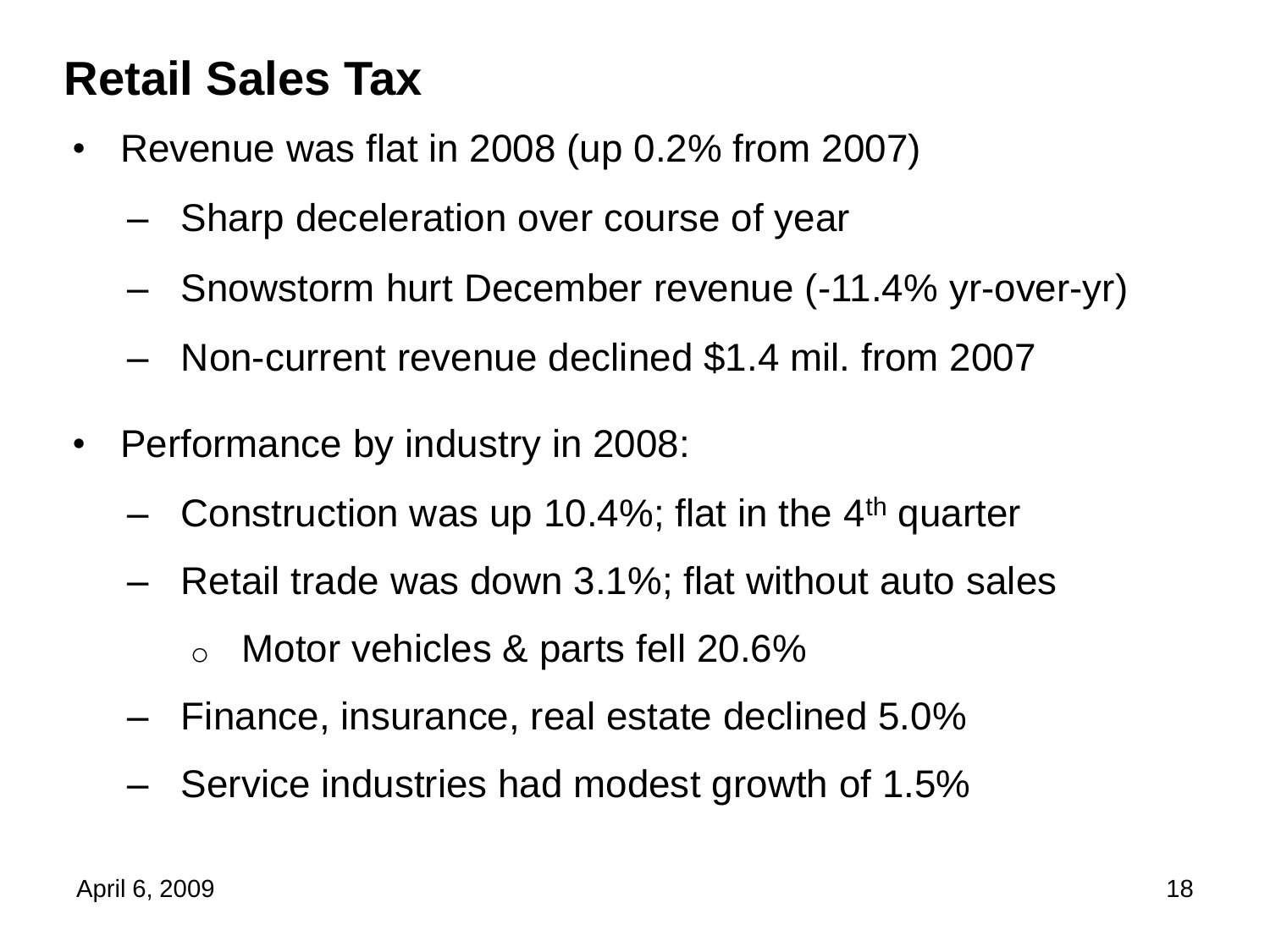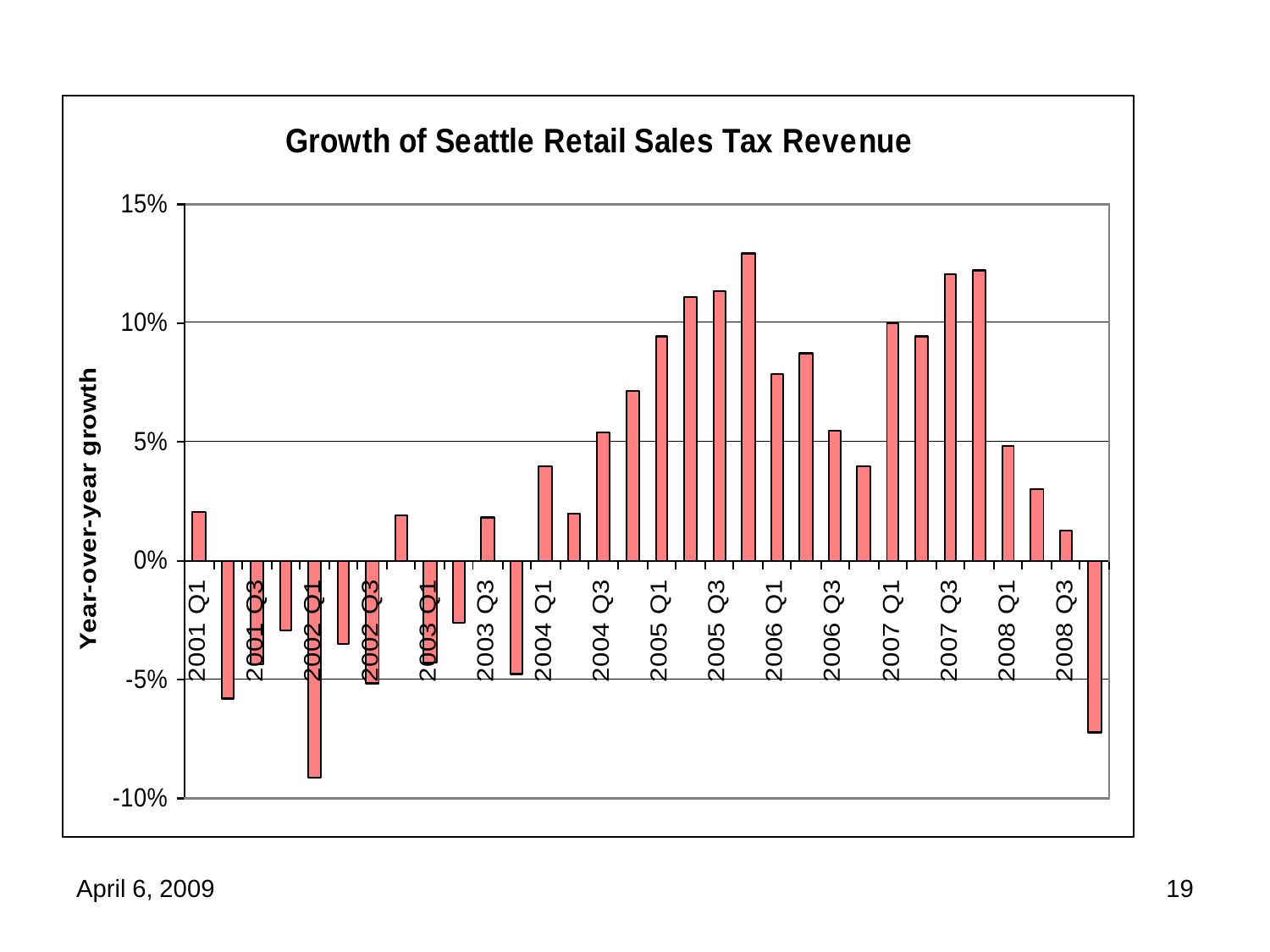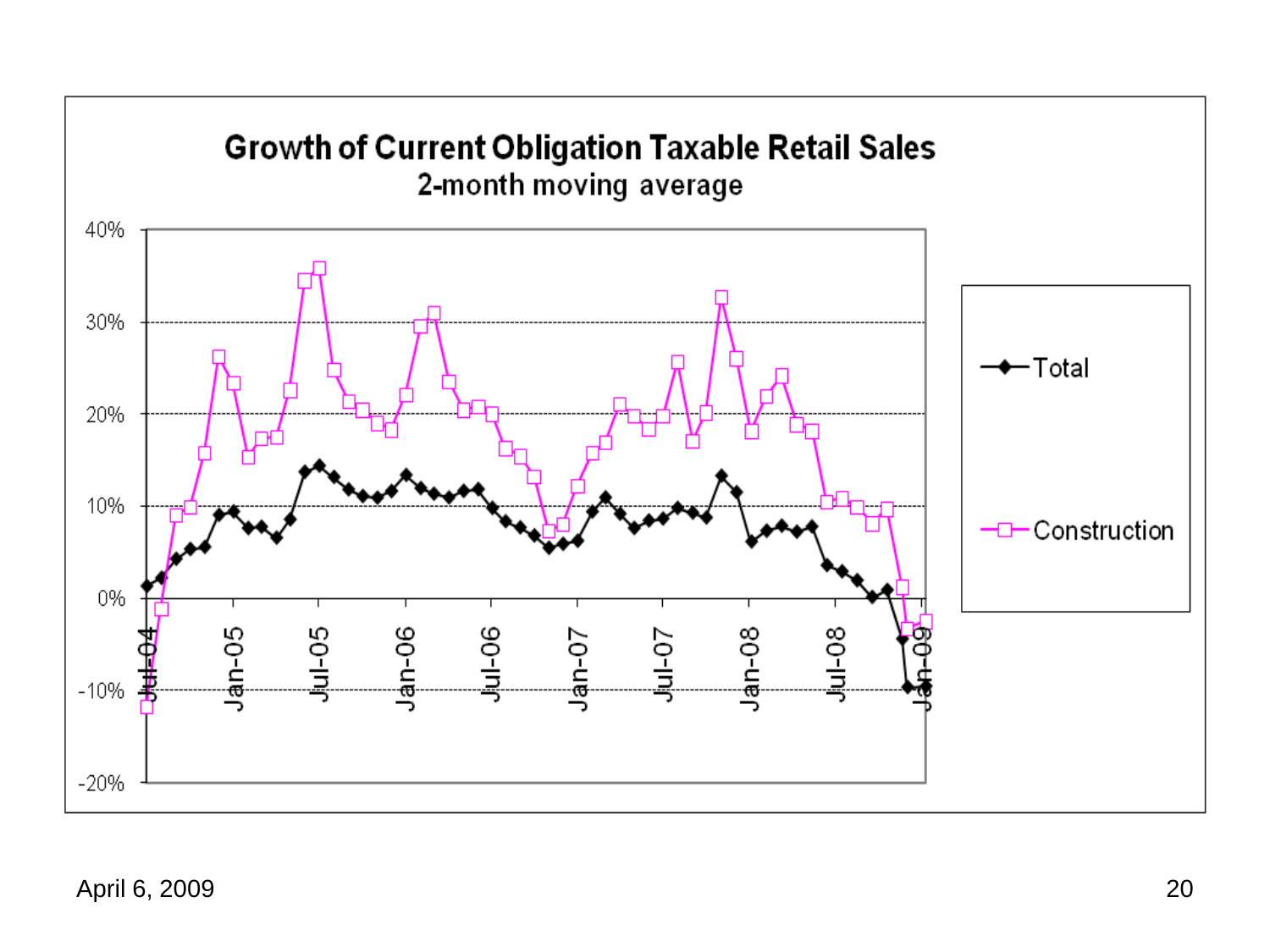#### **Sales Tax Forecast**

- Reflects forecast of major regional recession
- Over two-thirds of tax base is in cyclical industries
	- Construction, trade, manufacturing, etc.
		- $\circ$  Construction's share of base = 24.4% in 2008
- Forecast of peak-to-trough revenue decline is 10.6%
	- Compared to 11.4% drop in 2001-03
	- Expect 6.7% decline in 2009; 1.9% drop in 2010
- Construction forecast: real decline of 23.1% over 3 years
	- Largest real decline since at least 1975
	- Assumes continued public construction
- Motor vehicle sales weakness will continue in 2009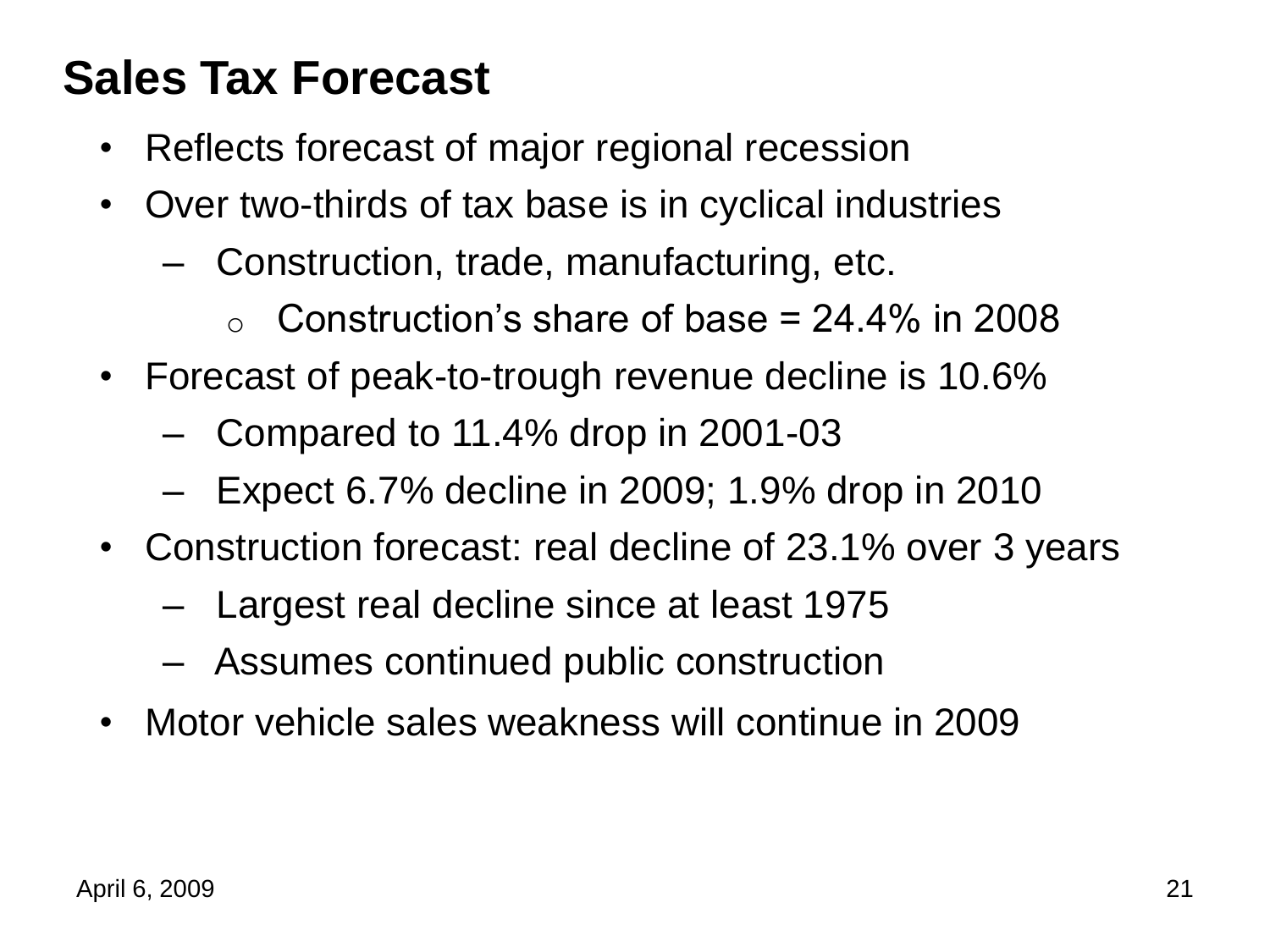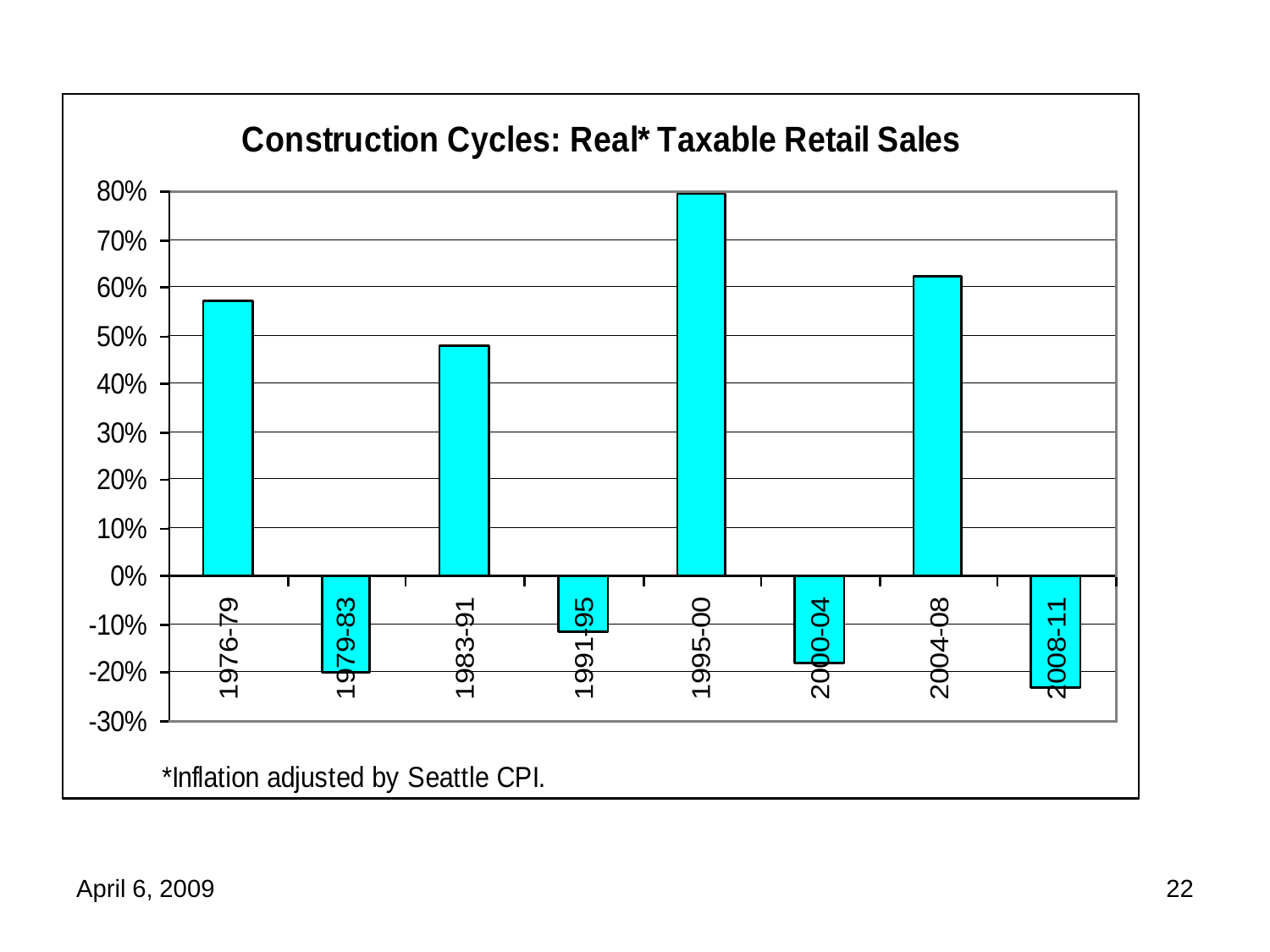## **B&O Tax**

- B&O revenue started 2008 with healthy growth and ended the year in decline
- From 2007 to 2008 B&O revenue declined by \$3.8 mil. (2.3%)
	- Non-current revenue declined by \$5.3 mil.
	- Excluding non-current yields \$1.5 mil. gain
- Forecast reflects:
	- Severity of downturn
	- 50% of B&O base is relatively stable service industries
	- Lower expectations for non-current revenue
- Forecast of peak-to-trough revenue decline is 8.1%
	- Compared to 8.6% in 2001-03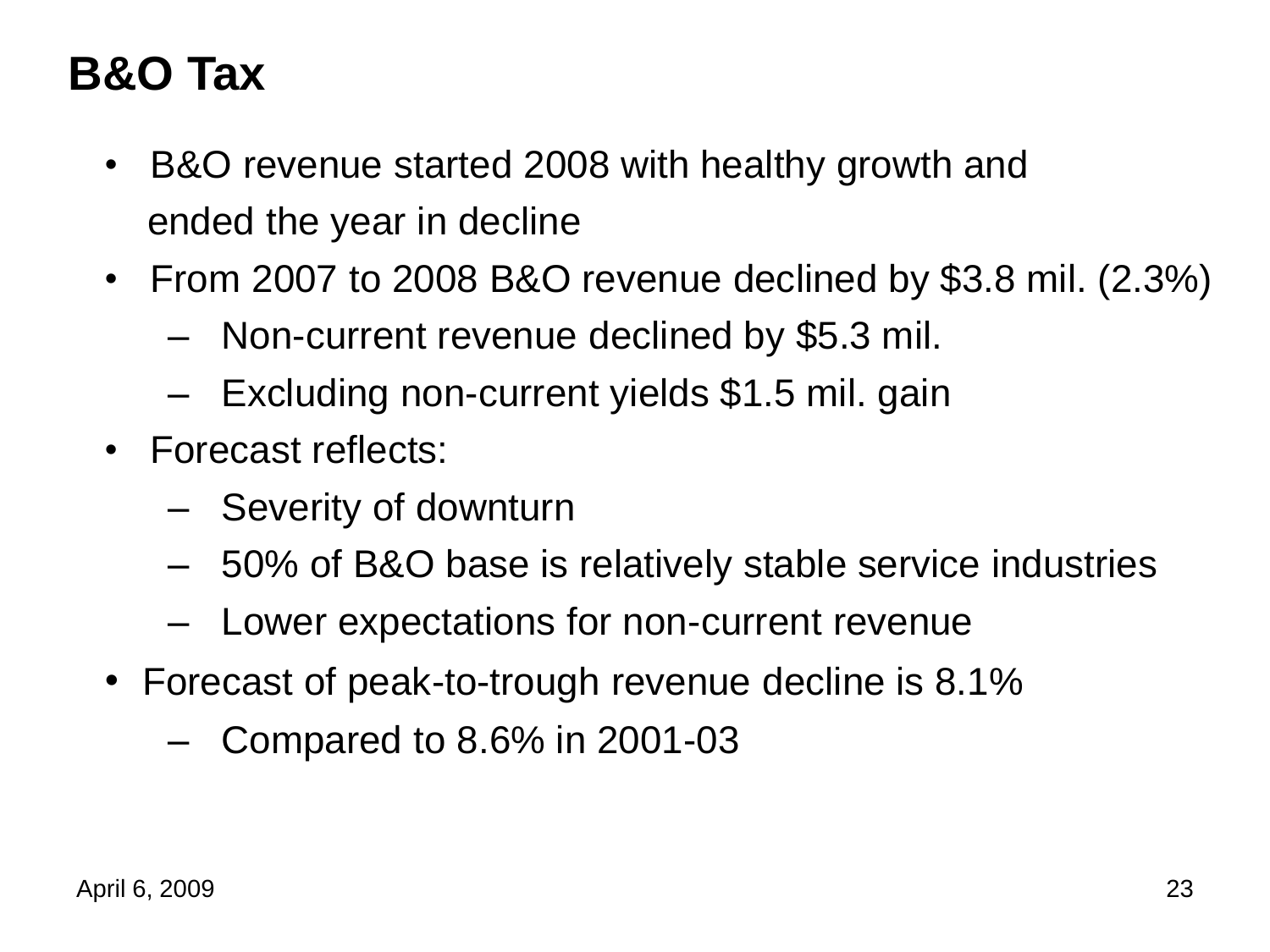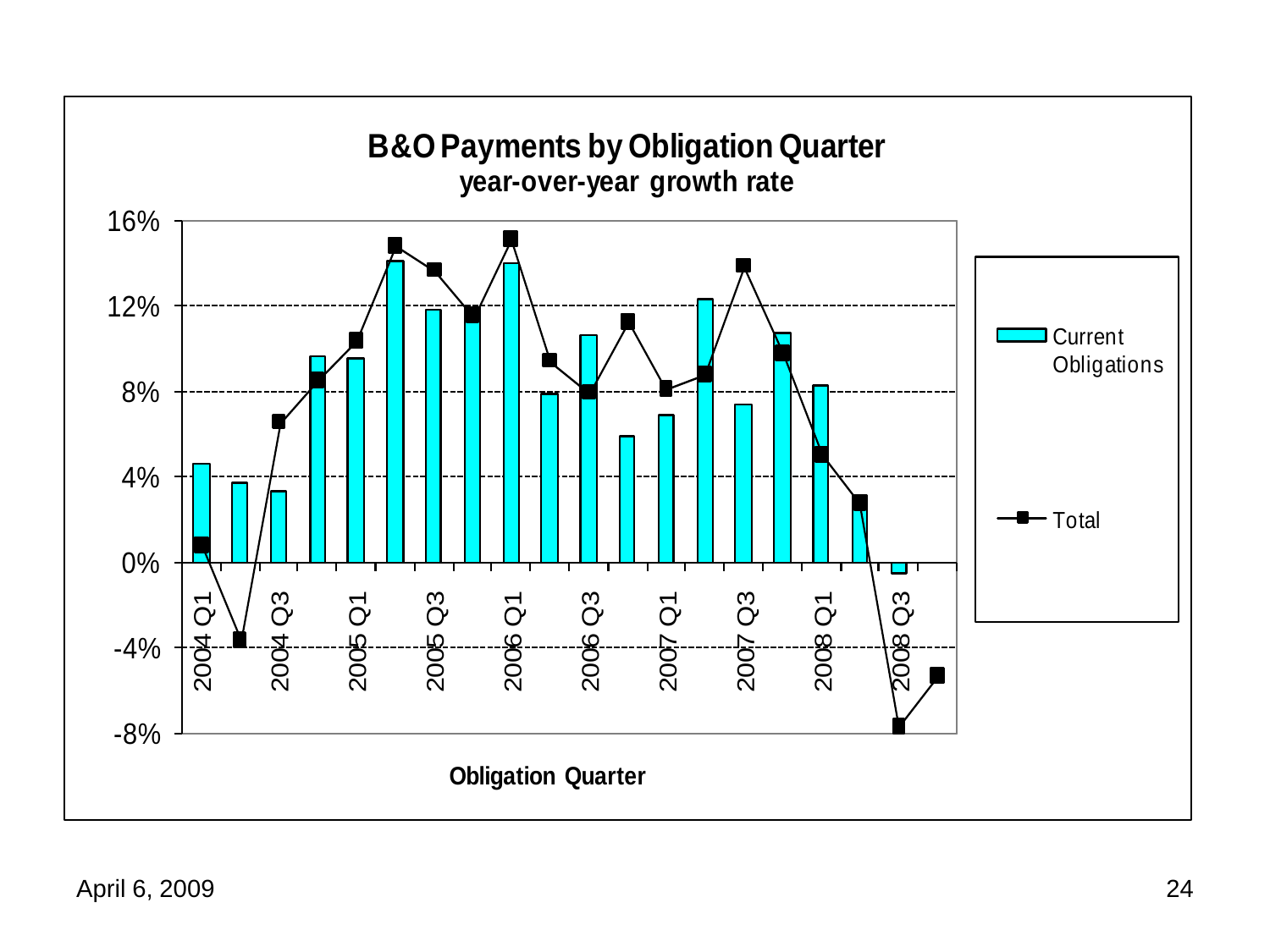

April 6, 2009 25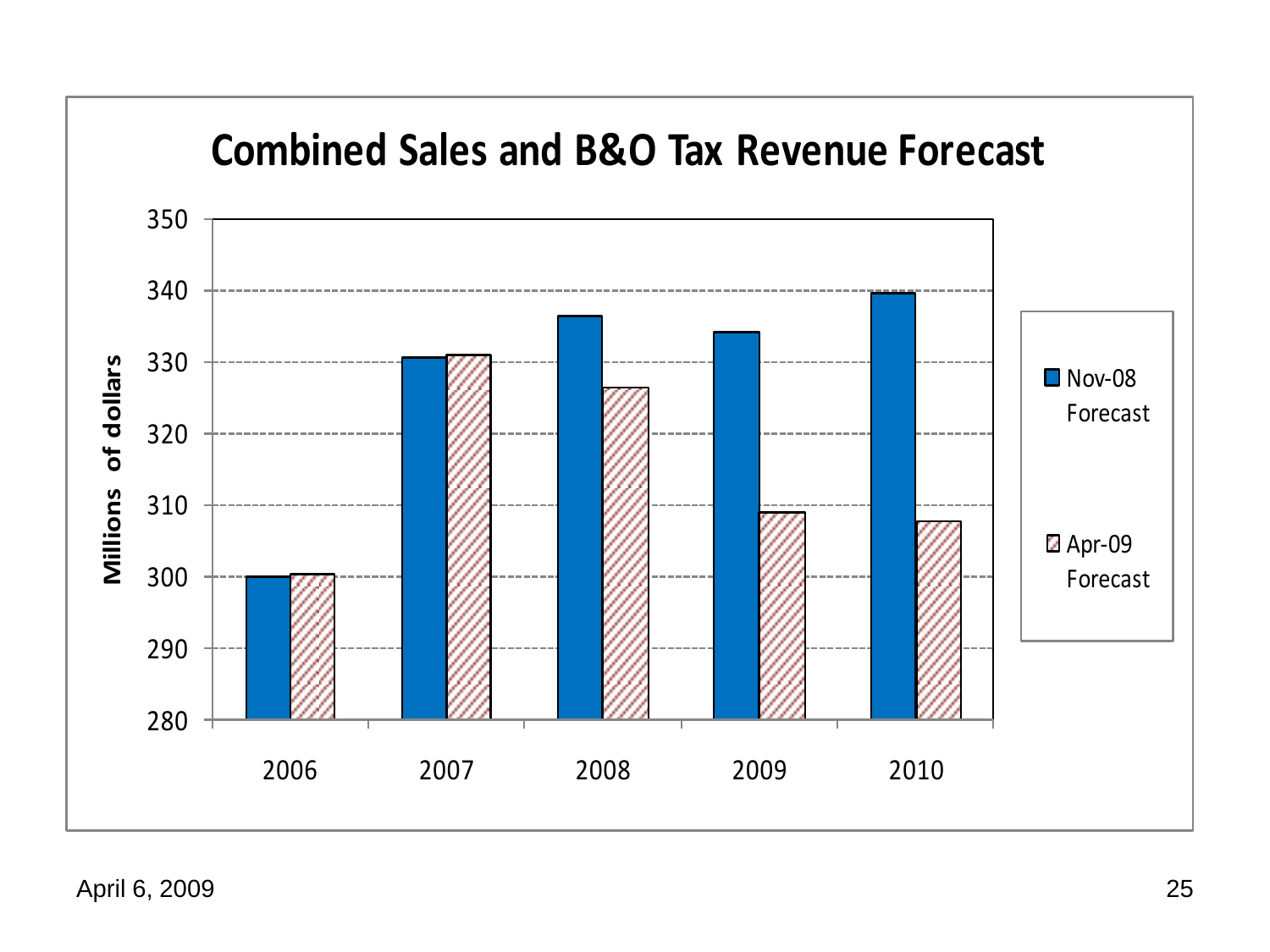#### **Utility Business Tax – Natural Gas**

- Natural Gas tax revenue is dependent on both weather and prices
- Natural gas prices rose 27% in 2008 over 2007
- Year-over-year Henry Hub prices were up 49% in the 3<sup>rd</sup> quarter
- Utility Tax revenue on natural gas was also up 44% in the 3<sup>rd</sup> quarter
- Natural gas spot prices have plummeted since the summer, along with other energy commodities
- As a result, receipts are expected to be down 15% for 2009 over 2008, a 24% decrease from the Adopted 2009 Budget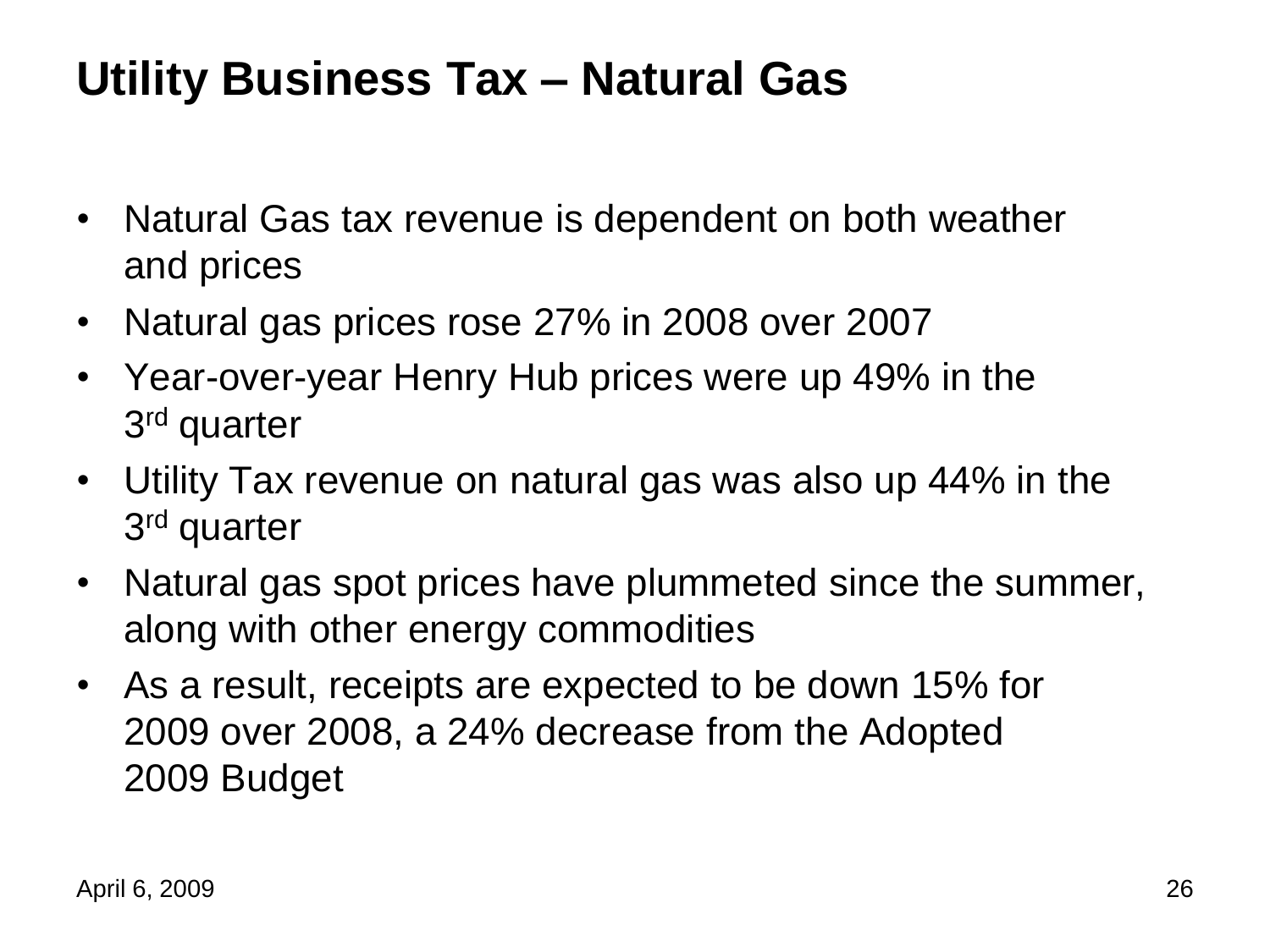#### **Utility Business Tax – Natural Gas**

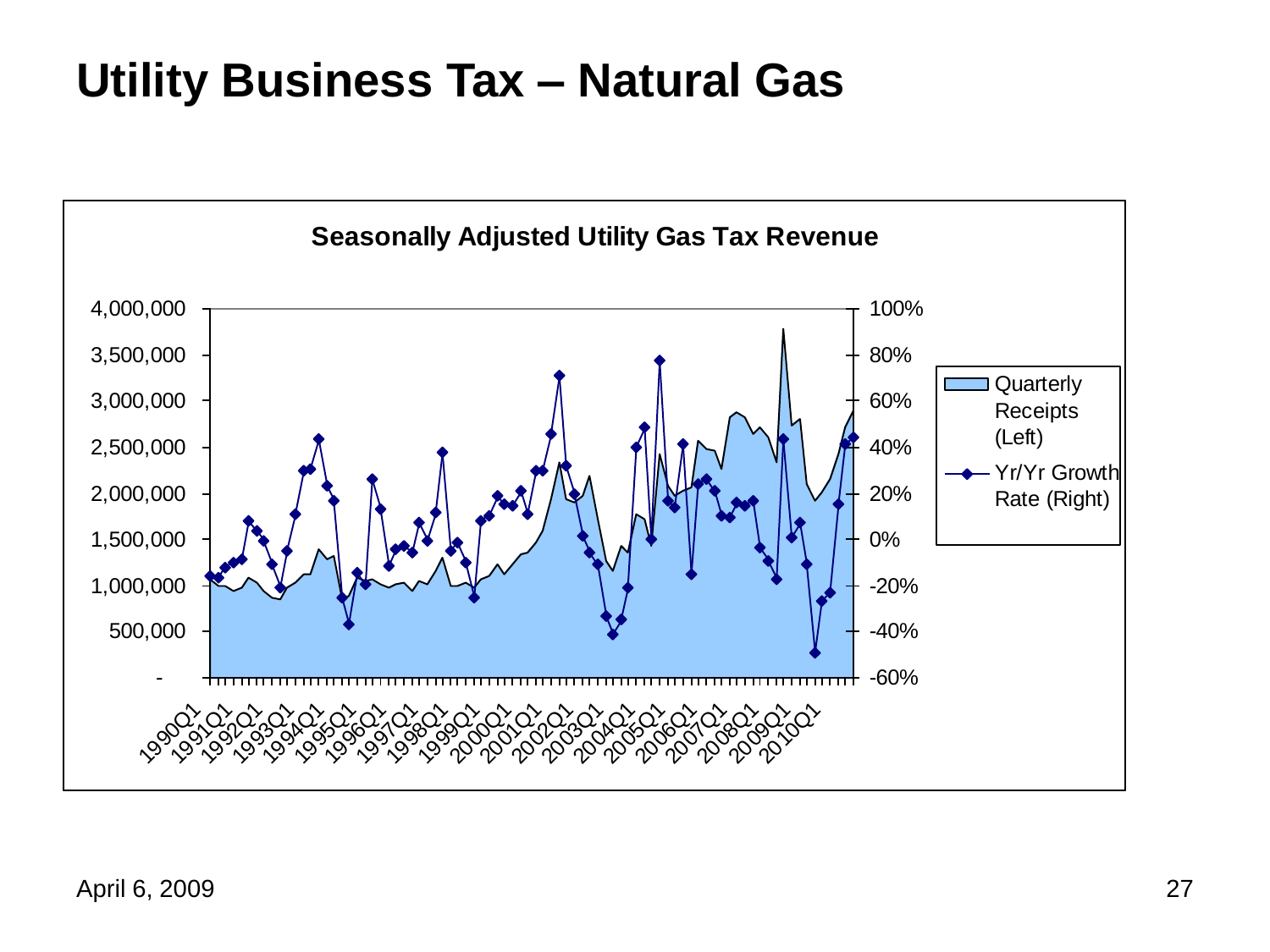- 2008 saw the national housing and property bust come to Seattle
- Seattle single-family and condo sales plunged throughout the year
	- Single-family sales were down 33% year-over-year in Q408, 28% down for the year
	- Condo sales were down 63% for the same period, 42% down for the year
- Commercial activity also slowed considerably as financing for large developments has evaporated
- Home sales are expected to pick up at the end of 2009, as home prices continue to fall during 2010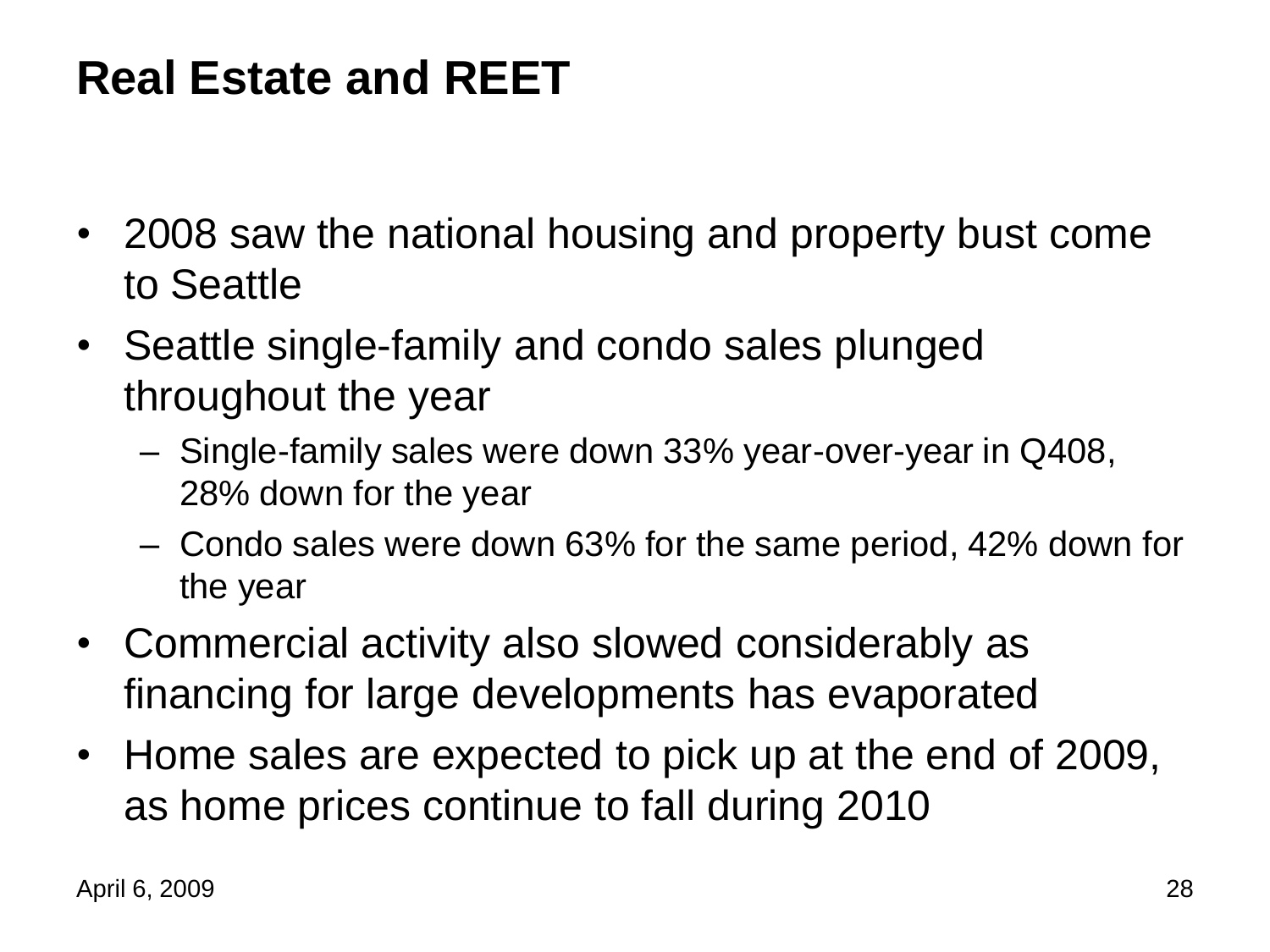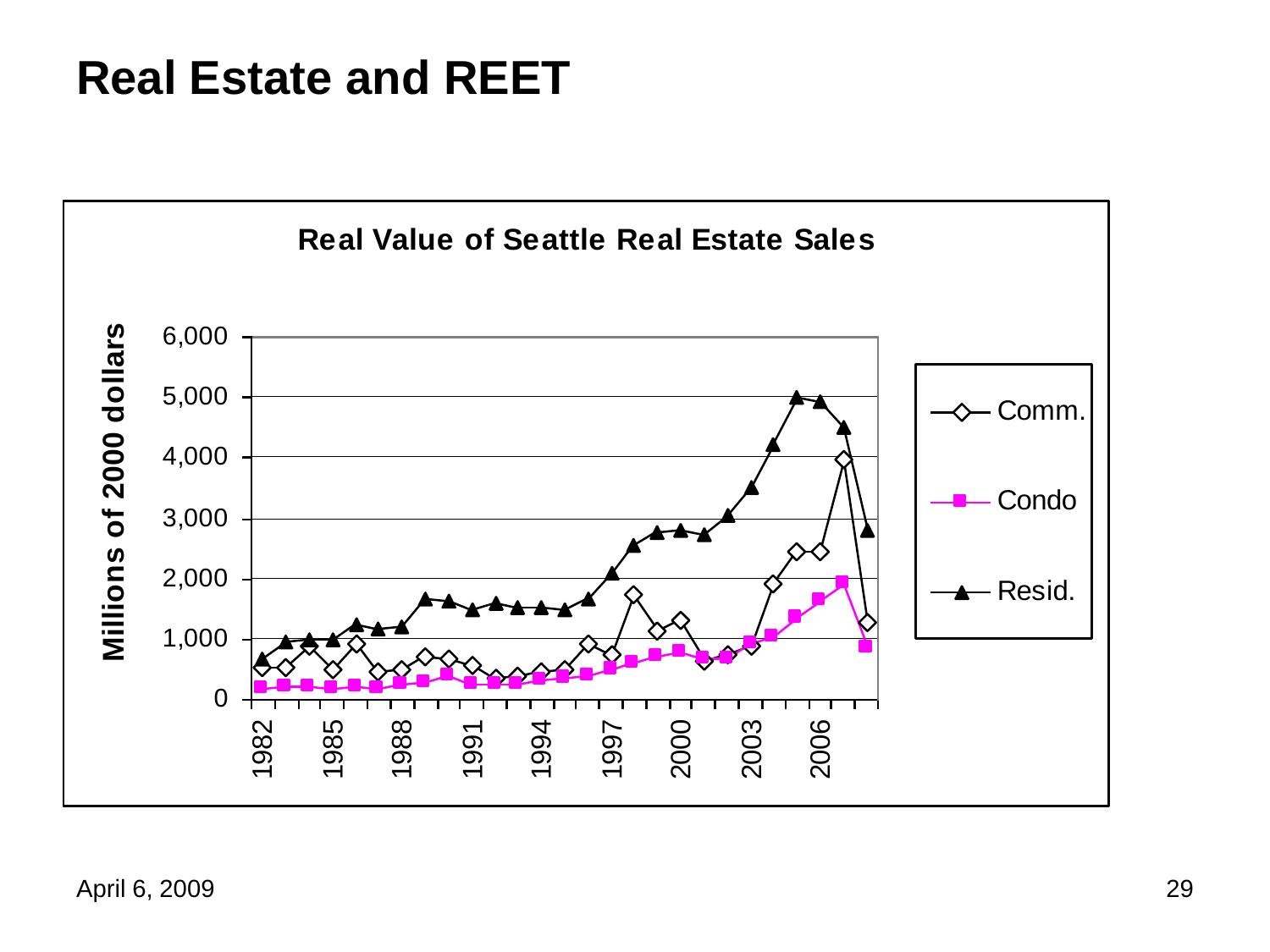- The REET forecast expects a 28% decline in average home prices from peak (3Q07) to trough (4Q10)
- This forecast expects the Seattle market to mimic the national one
- Foreclosures are expected to rise in the area as the Seattle market was one of the last to see subprime and alternative mortgage originations
- Office vacancy rates remain under 10%, a good sign compared to the national 14.2% rate
- There is limited scope for large property deals and only downside risk to vacancy rates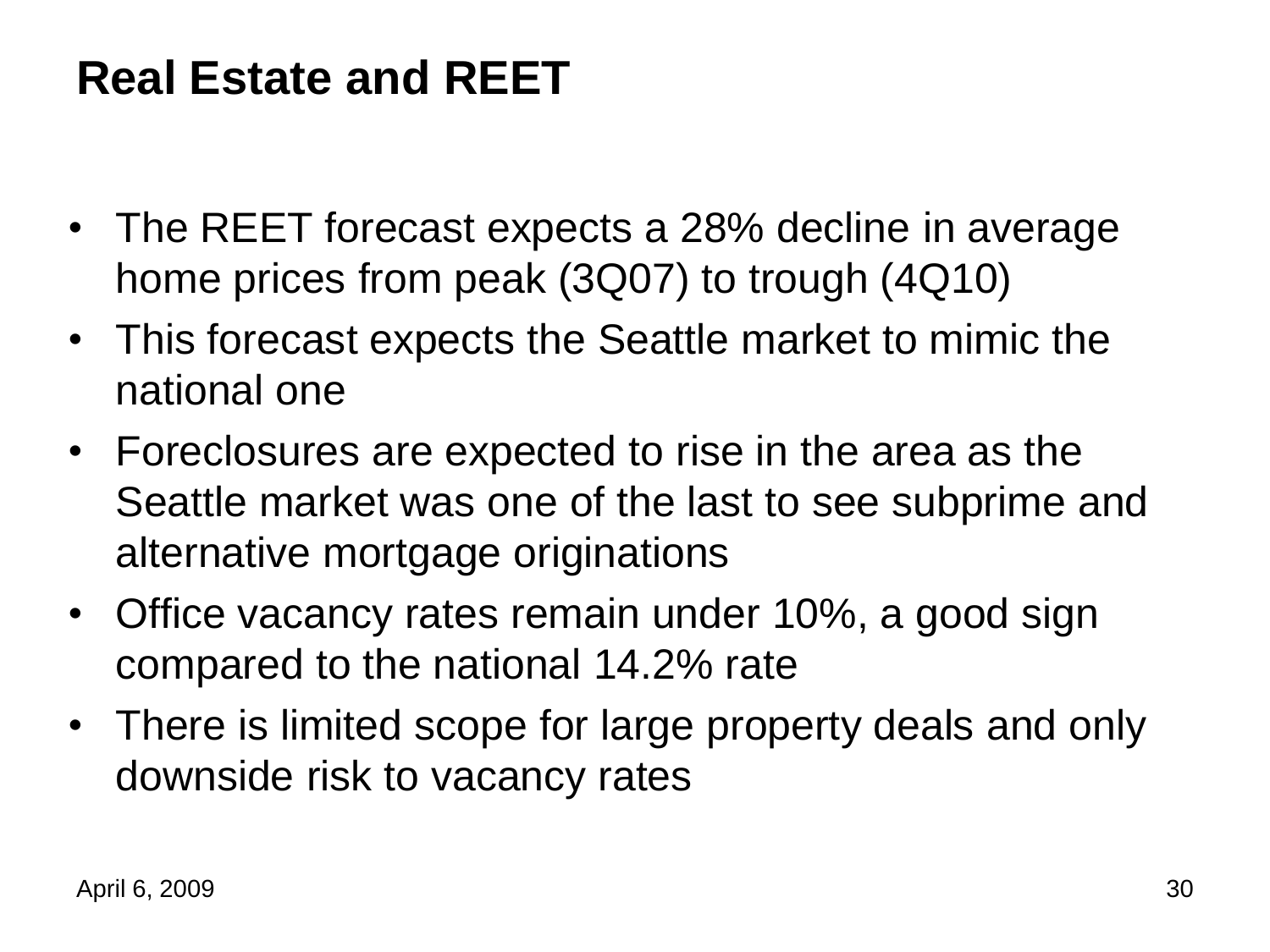

April 6, 2009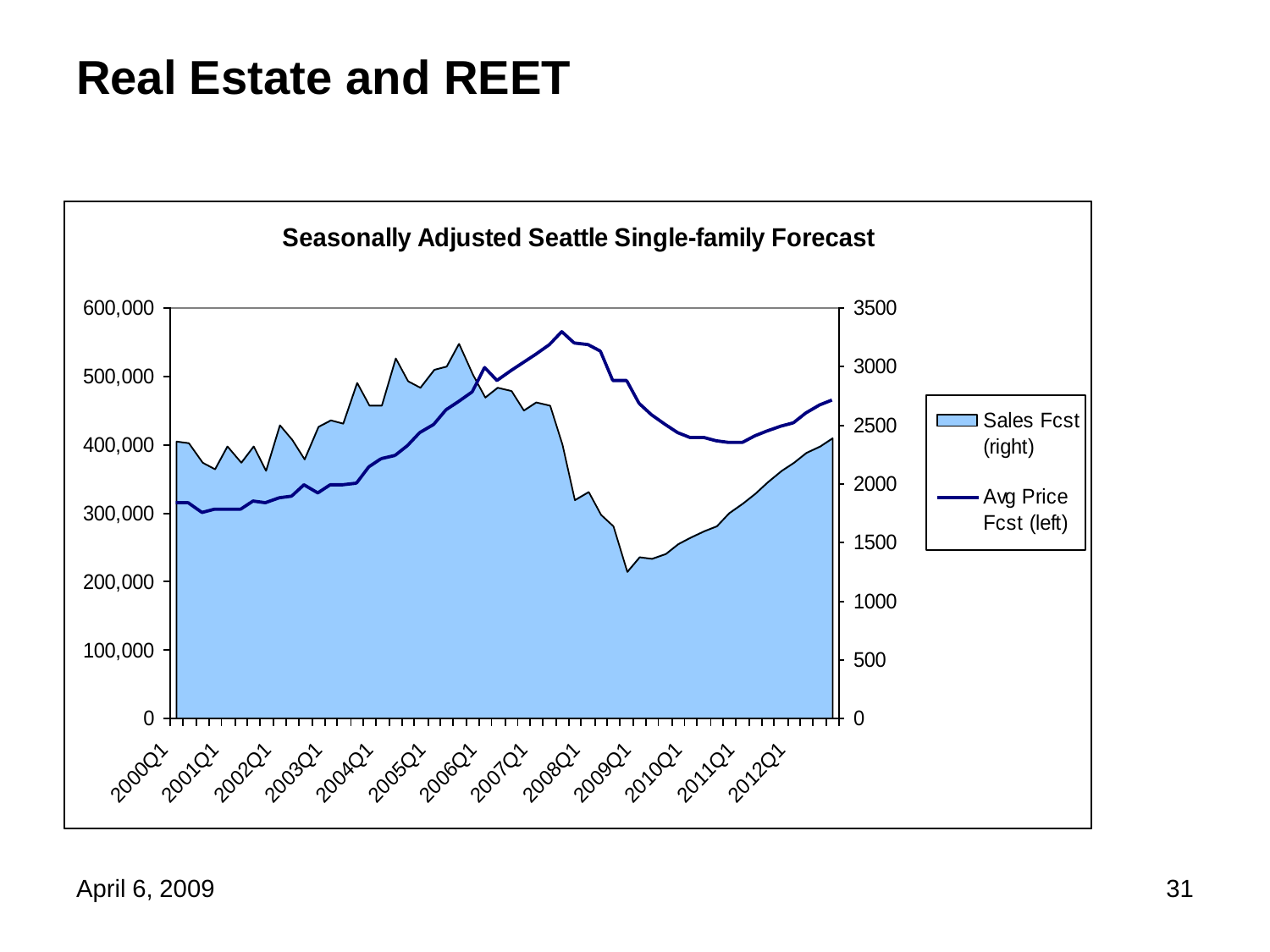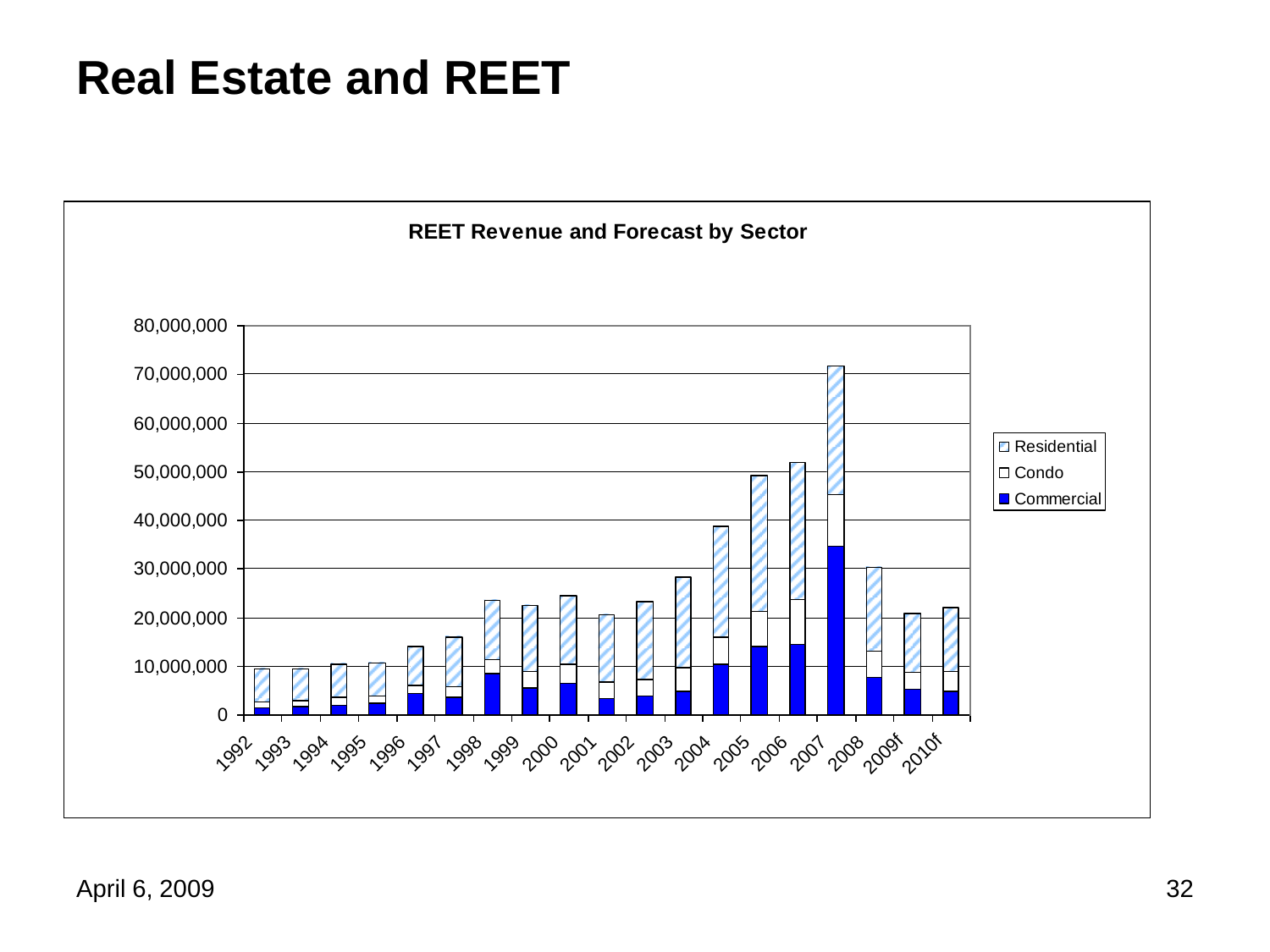## General Government Revenue

|                                     |              | 2008           |                |             | 2009        |                |             | 2010        |                |
|-------------------------------------|--------------|----------------|----------------|-------------|-------------|----------------|-------------|-------------|----------------|
| <b>GSF - Item</b>                   | Nov          | <b>Actuals</b> | <b>Act-Nov</b> | Nov         | Mar         | <b>Mar-Nov</b> | Nov         | Mar         | <b>Mar-Nov</b> |
| <b>Property Taxes</b>               | 238,746,000  | 238,257,418    | (488, 582)     | 246,218,000 | 245,736,000 | (482,000)      | 251,331,000 | 249,941,000 | (1,390,000)    |
| <b>Business &amp; Sales Taxes</b>   | 343,592,942  | 332,699,802    | (10,893,140)   | 340,250,145 | 313,994,265 | (26, 255, 880) | 345,804,743 | 312,789,344 | (33,015,399)   |
| <b>Public Utility Taxes</b>         | 80,780,000   | 79,686,308     | (1,093,692)    | 87,349,474  | 90,984,903  | 3,635,429      | 91,808,777  | 94,375,700  | 2,566,923      |
| <b>Private Utility Taxes</b>        | 57,341,000   | 55,615,966     | (1,725,034)    | 57,981,000  | 54,852,267  | (3, 128, 733)  | 58,176,000  | 55,228,681  | (2,947,319)    |
| <b>Other Notable GSF Revenues</b>   | 55,623,000   | 56,500,384     | 877,384        | 61,420,000  | 58,095,274  | (3,324,726)    | 67,426,000  | 61,148,796  | (6,277,204)    |
| <b>Subtotal</b>                     | 776,082,942  | 762,759,879    | (13, 323, 064) | 793,218,619 | 763,662,709 | (29, 555, 910) | 814,546,520 | 773,483,521 | (41,062,999)   |
| All Else                            | 76,736,360   | 86,355,721     | 9,619,361      | 79,035,588  | 78,778,988  | (256, 600)     | 80,544,256  | 80,001,256  | (543,000)      |
| <b>GSF - Grand Total</b>            | 852,819,302  | 849,115,599    | (3,703,703)    | 872,254,207 | 842,441,697 | (29, 812, 510) | 895,090,776 | 853,484,777 | (41,605,999)   |
| <b>DPR Charter Revenue</b>          | 38, 141, 246 | 37,191,812     | (949, 434)     | 39,184,313  | 37,827,110  | (1,357,203)    | 40,007,170  | 38,144,348  | (1,862,822)    |
| <b>Real Estate Excise Tax</b>       | 30,889,914   | 30,313,740     | (576, 174)     | 31,814,326  | 20,762,068  | (11,052,258)   | 35,565,629  | 22,010,411  | (13, 555, 219) |
|                                     |              |                |                |             |             |                |             |             |                |
| <b>BTG - Employee Hours Tax</b>     | 4,781,252    | 4,448,764      | (332, 488)     | 5,261,136   | 5,261,136   | ٠              | 5,647,751   | 5,647,751   |                |
| <b>BTG - Commercial Parking Tax</b> | 12,844,000   | 13,302,260     | 458,260        | 17,874,000  | 17,874,000  | ٠              | 21,347,000  | 21,347,000  |                |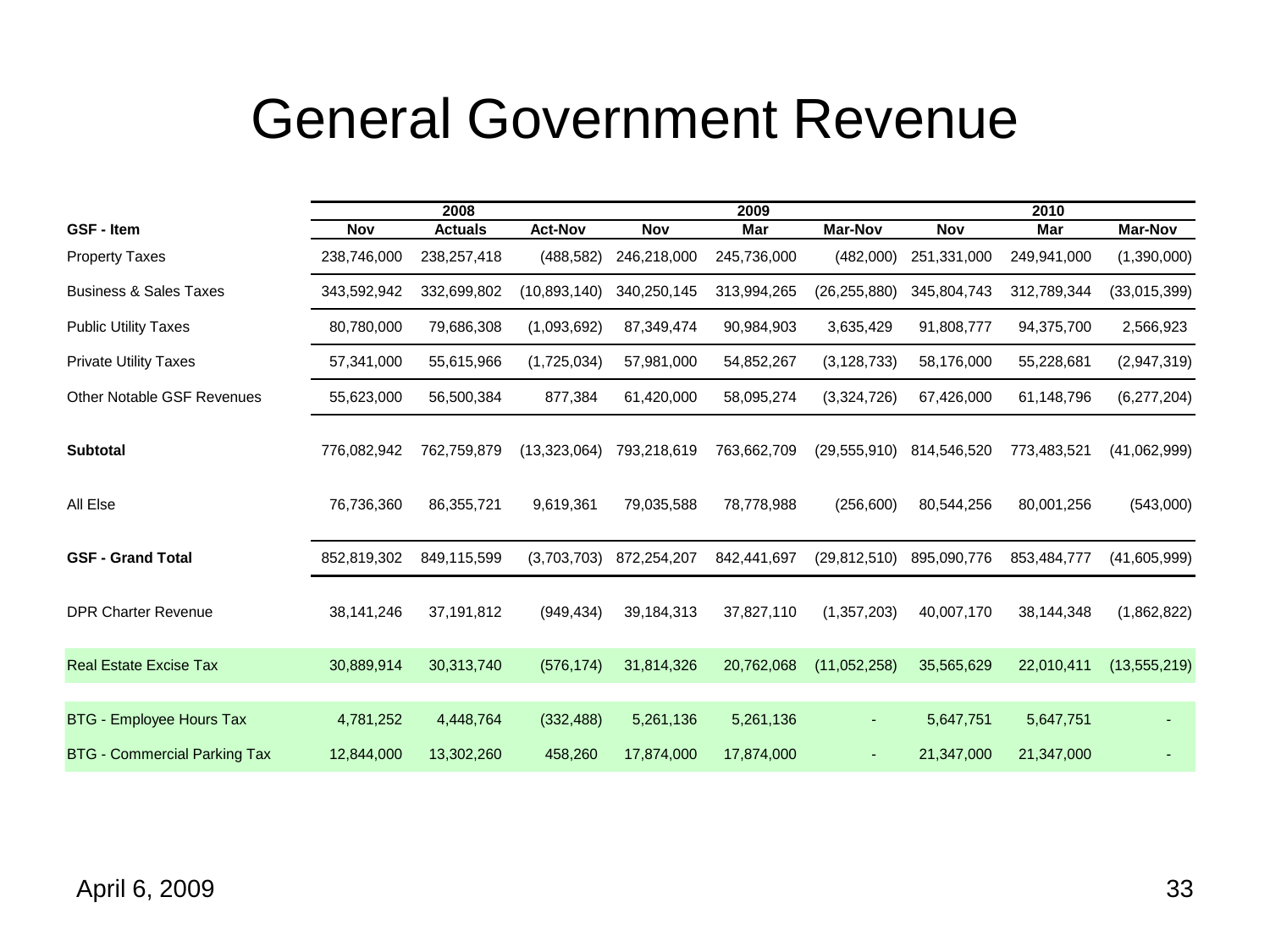#### **General Subfund Status**

#### **Annual Operating Position (Revenues minus Expenses)**

|               | 2009<br><b>Adopted Budget</b><br>(Nov. 2008) | <b>April</b><br><b>Forecast Revision</b><br>(Apr. 2009) | <b>Difference</b> |    |
|---------------|----------------------------------------------|---------------------------------------------------------|-------------------|----|
| 2008          | 21,400,000                                   | 15,200,000                                              | (6,200,000)       |    |
| 2009          | (6,510,000)                                  | (40, 530, 000)                                          | (34,020,000)      |    |
| 2010          | (14, 875, 000)                               | (58, 851, 000)                                          | (43,976,000)      |    |
|               |                                              |                                                         |                   |    |
|               |                                              |                                                         |                   |    |
|               |                                              |                                                         |                   |    |
|               |                                              |                                                         |                   |    |
| April 6, 2009 |                                              |                                                         |                   | 34 |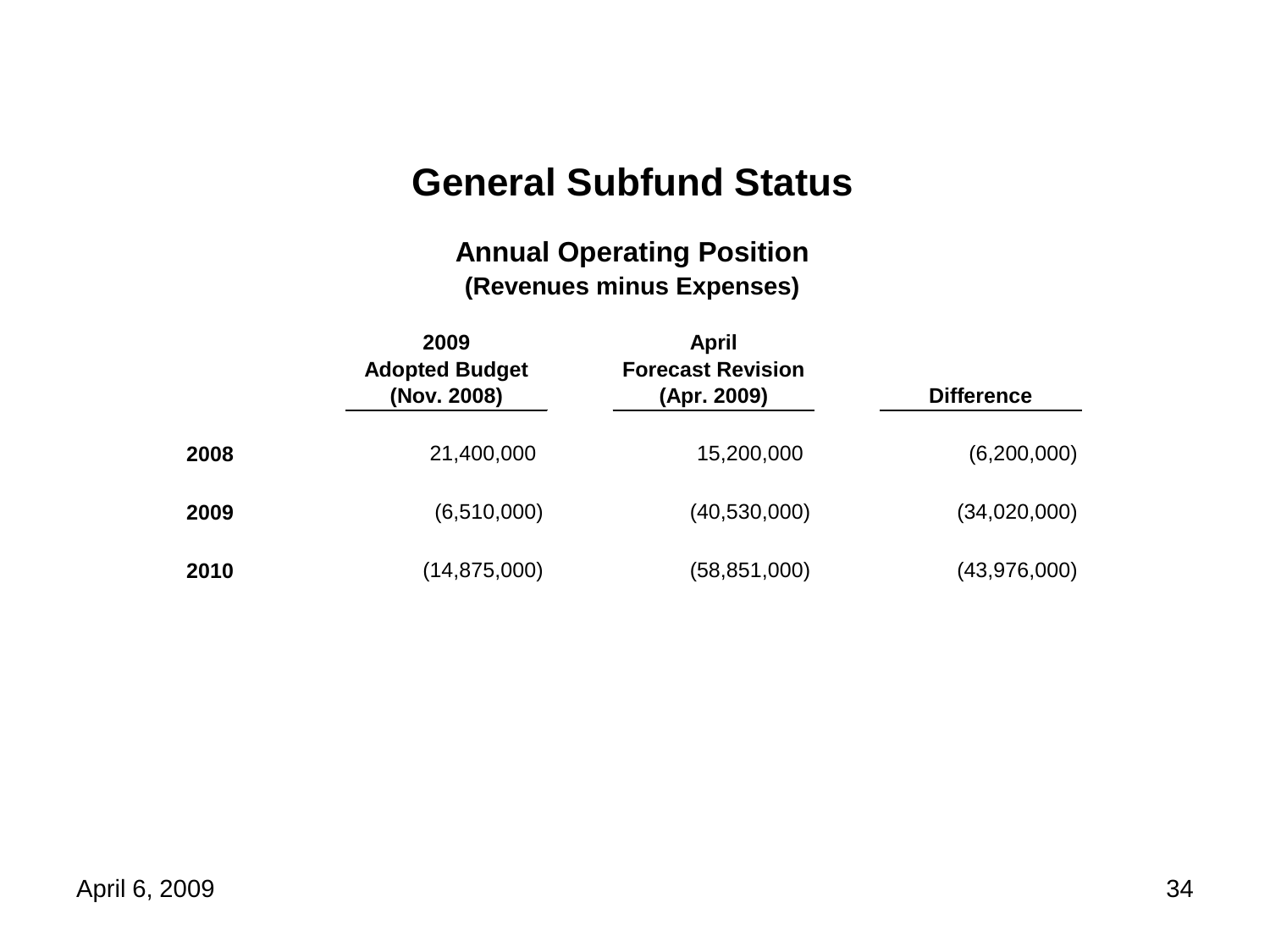#### **Cumulative Reserve Subfund (REET) Status**

|                                                             | <b>2009 Adopted Budget</b><br>(Nov. 2008) | <b>April Forecast Revision</b><br>(Apr. 2009) |
|-------------------------------------------------------------|-------------------------------------------|-----------------------------------------------|
| <b>Resources</b>                                            |                                           |                                               |
| 2008 Yearend Balance<br>(includes anticipated abandonments) | 8,481,000                                 | 10,836,000                                    |
| 2009 Estimated Revenue                                      | 31,814,000                                | 20,762,000                                    |
| 2010 Estimated Revenue                                      | 35,566,000                                | 22,010,000                                    |
| <b>Total Resources Available in the Biennium</b>            | 75,861,000                                | 53,608,000                                    |
| <b>Biennial Planned Expenditures</b>                        |                                           |                                               |
| 2009-10 Debt Service Expenditures                           | 28,013,000                                | 28,013,000                                    |
| 2009-10 Discretionary Expenditures                          | 47,021,000                                | 47,021,000                                    |
| <b>Total Planned Expenditures in the Biennium</b>           | 75,034,000                                | 75,034,000                                    |
| <b>Balance</b>                                              | 827,000                                   | (21,426,000)                                  |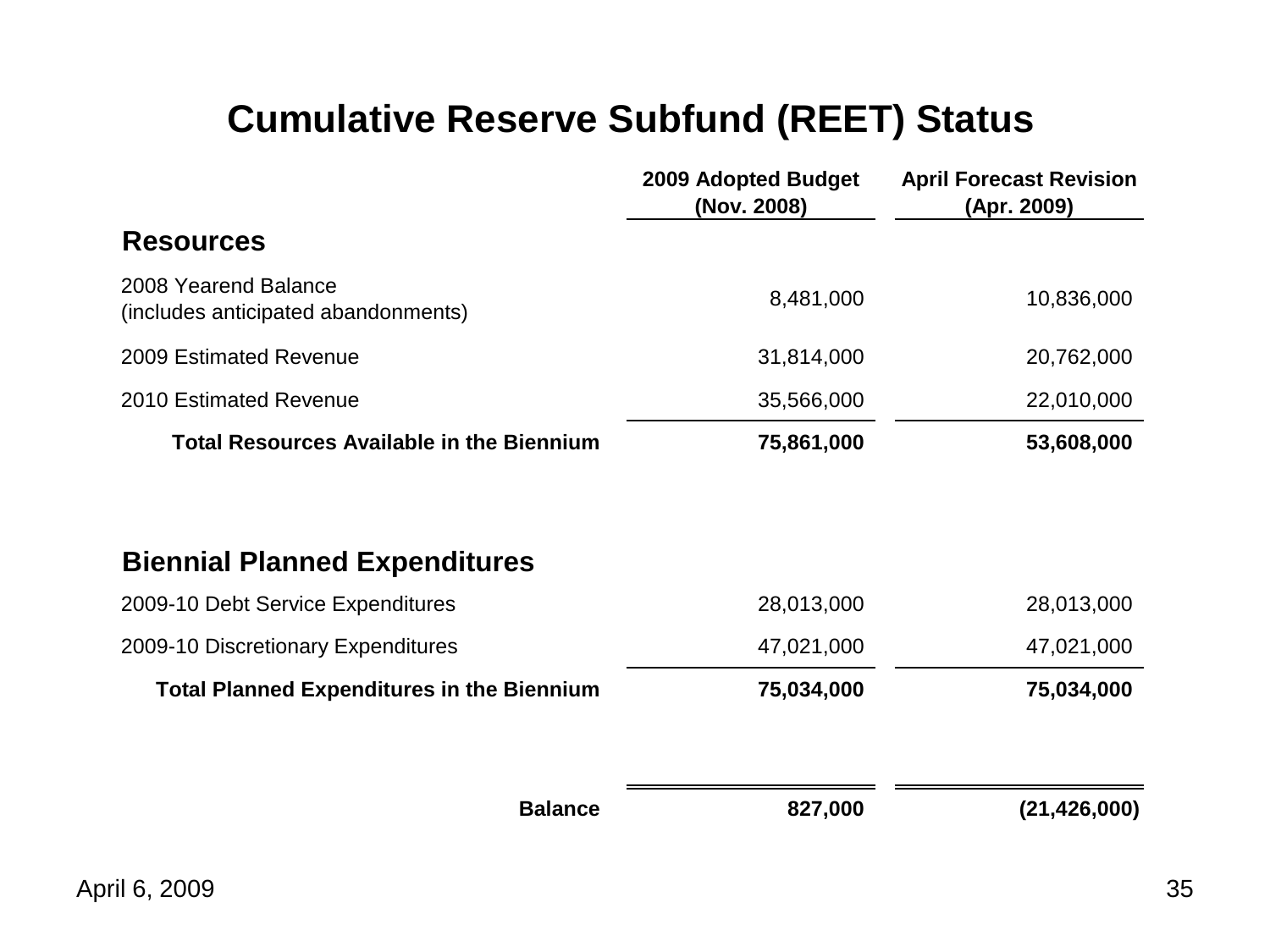#### **Risks to the forecast**

- Risks are large and mostly on the downside
	- This recession is different, thus harder to forecast
	- Housing market uncertainty is great
	- Forecasts assume success of stimulus, bank bailout
	- Savings rate shift makes it hard to forecast consumption
	- Construction outlook is very uncertain
	- Potential for more cuts at region's large employers
- Upside potential
	- Federal policies may be more effective than expected
	- B&O non-current revenue may bounce back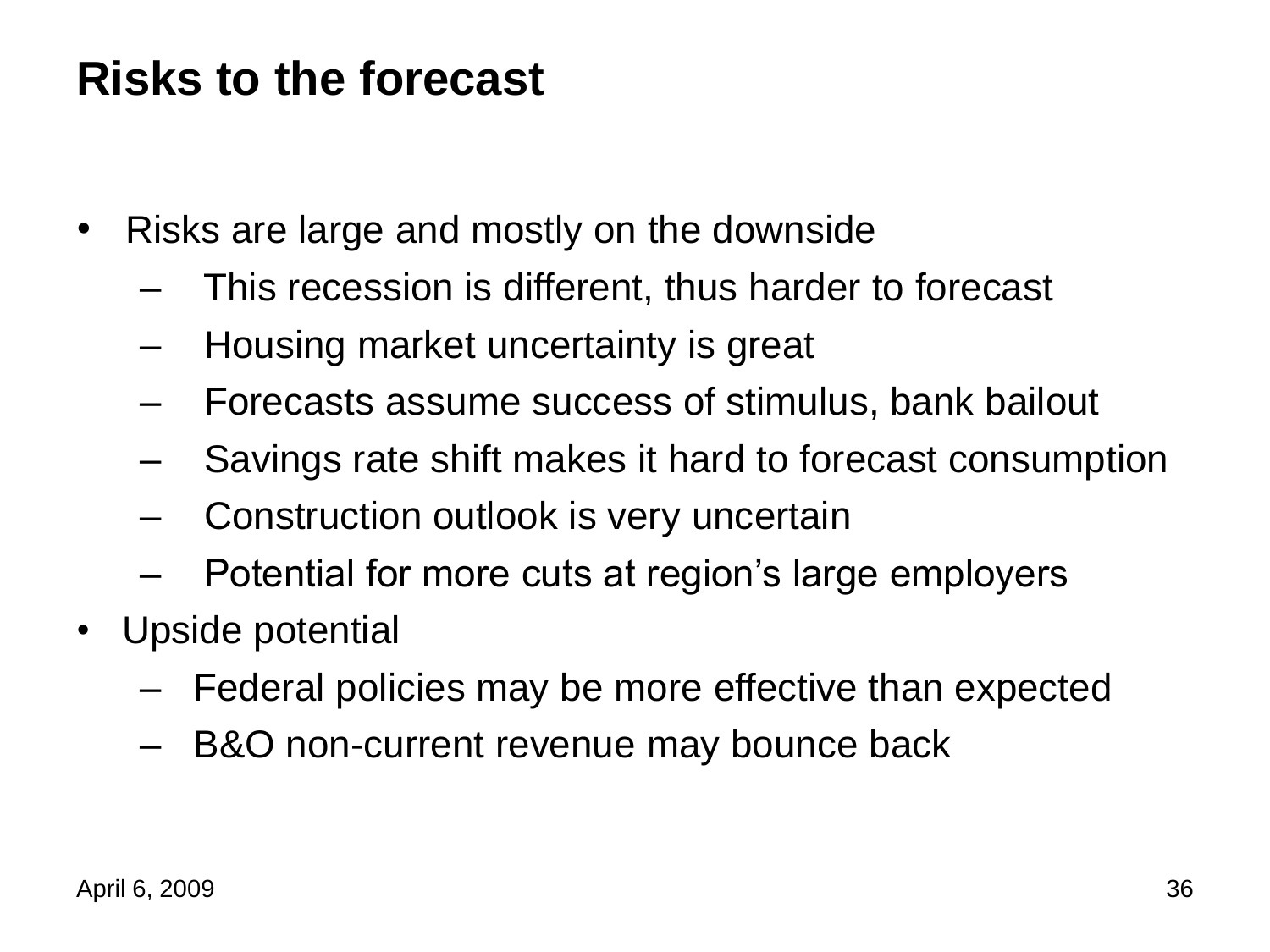#### **Pessimistic Revenue Scenario**

- Based on pessimistic U.S. forecast. Assumptions:
	- Financial conditions worsen, restricting access to credit
		- This leads to reduced spending and investment, and further weakens the housing market
		- The weak housing market further reduces wealth and damages consumer confidence
		- Causing a steeper drop in consumer spending
- Employment falls for 11 consecutive quarters
	- Employment growth resumes in 2010 Q4
- Recovery is weak as consumers rebuild savings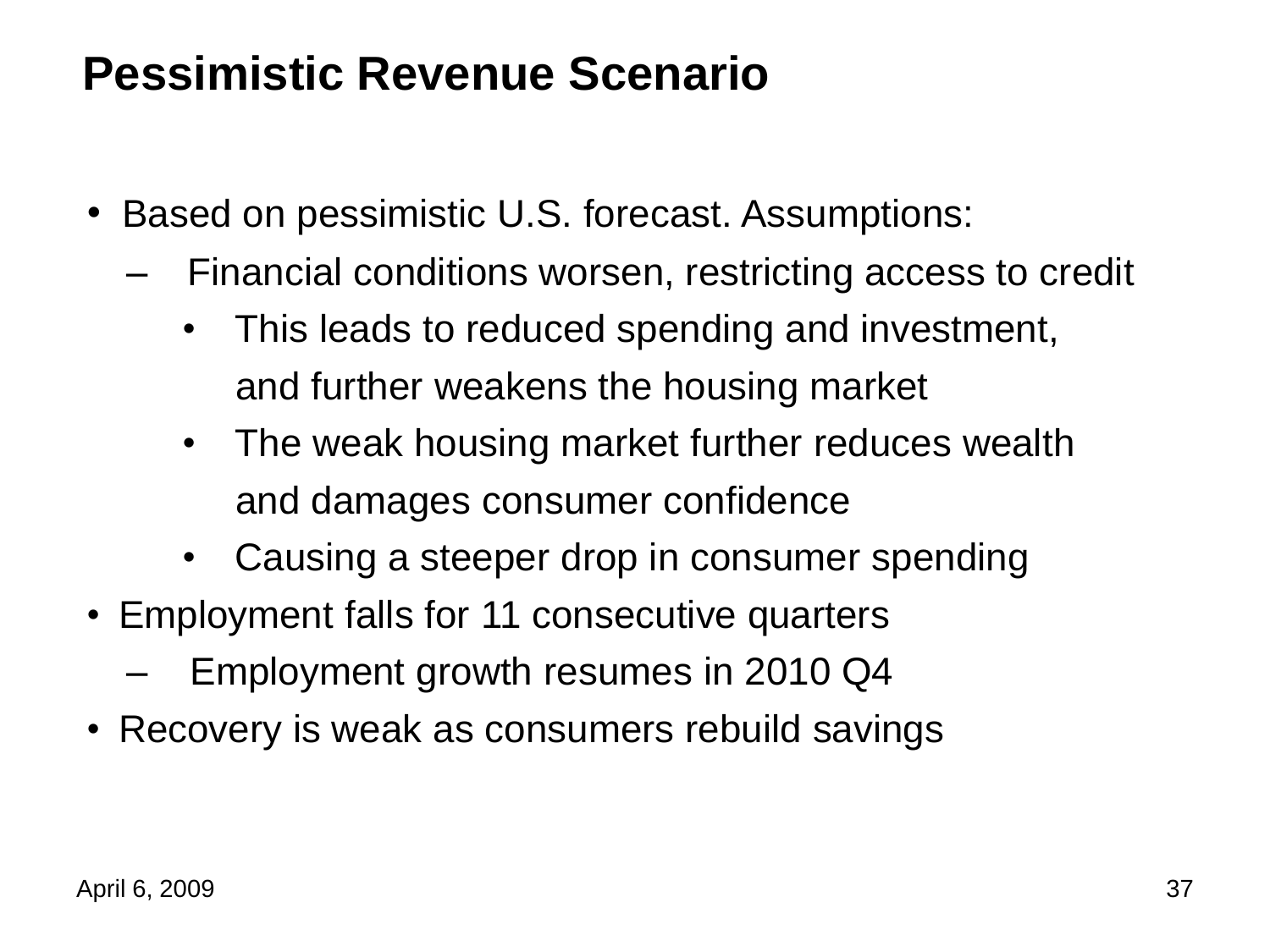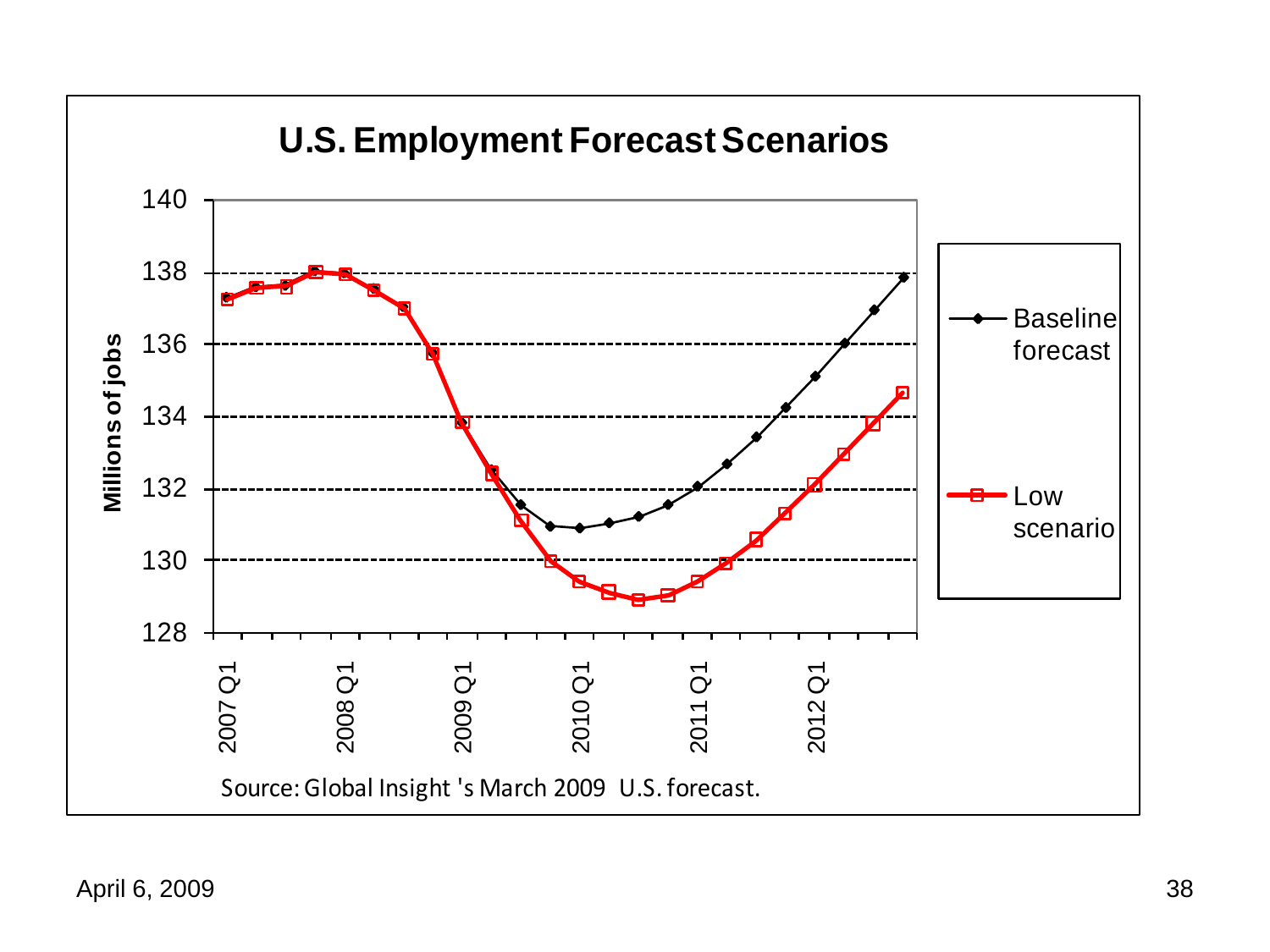